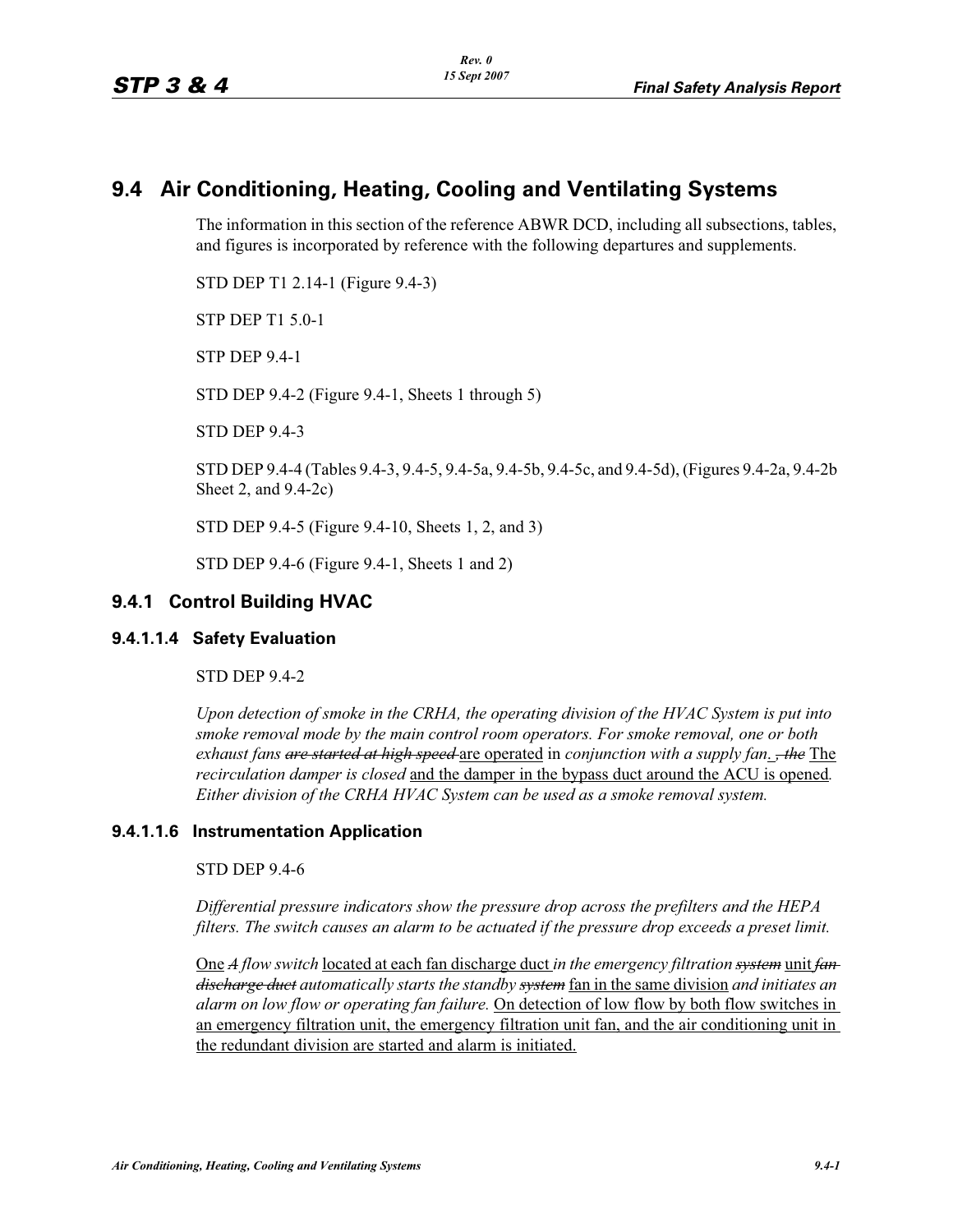### **9.4.1.2.6 Instrumentation Application**

#### STD DEP 9.4-2

*On a smoke alarm in a division of the Control Building safety-related electrical equipment area HVAC System, that division of the HVAC System shall be put into smoke removal mode. No other division is affected by this action. For smoke removal, the recirculation duct damper is closed,* the damper in the bypass duct around the ACU is opened*, and* one or *both exhaust fans are started in conjunction with a supply fan. Normal once through ventilation of the battery rooms also removes smoke from the battery rooms.*

## **9.4.4 Turbine Island HVAC System**

#### STD DEP 9.4-4

*The Turbine Island heating, ventilating, and air conditioning system consists of the Turbine Building (T/B) HVAC System and the* Turbine Building *Electrical Building (E/B)* Equipment Areas (EEA) *HVAC System*.

#### **9.4.4.1 Design Bases**

#### **9.4.4.1.1 Safety Design Bases**

*The T/B HVAC and E/B* EEA *HVAC Systems do not serve or support any safety function and have no safety design bases*.

#### **9.4.4.1.2 Power Generation Design Bases**

*(1) The T/B HVAC and E/B* EEA *HVAC are designed to supply filtered and tempered air to all Turbine Island spaces during all modes of normal plant operation, including plant startup and shutdown. The systems are also designed to maintain inside air temperatures above 15°C and below the following upper design limits:*

*General Turbine Building areas: 40°C*

*Condenser compartment: 43°C*

*Resin tank room: 43°C*

*Steam tunnel: 49°C*

*Moisture separator compartments: 49°C*

*Electrical Building* Equipment *areas: 40°C*

*(2) The E/B* EEA *HVAC is designed to provide independent supply and exhaust ventilation to the electrical switchgear* rooms, combustion turbine generator and electric boiler rooms, *chillers and air compressor rooms, and independent exhaust*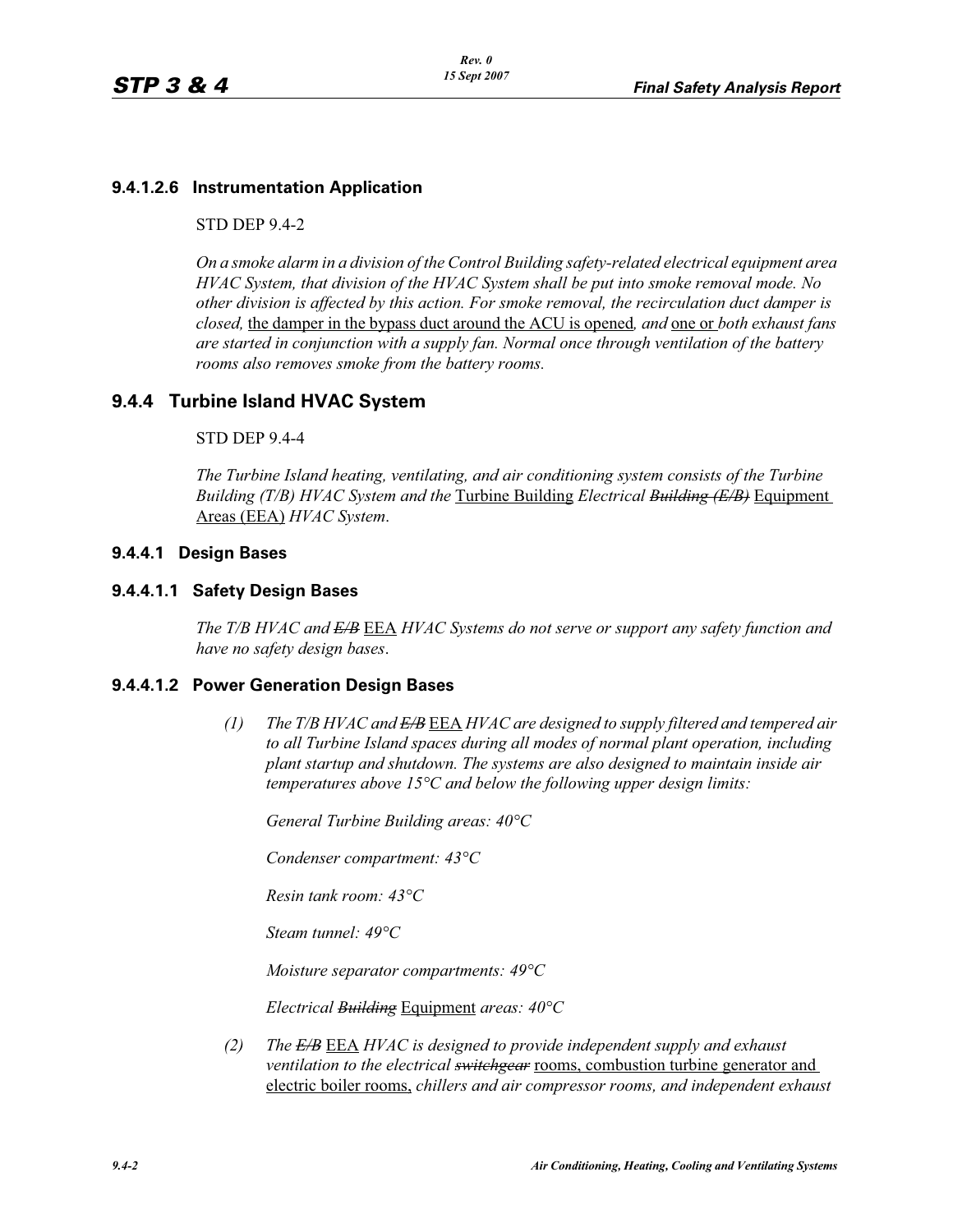*for the combustion turbine generator and auxiliary* electric *boiler rooms. The ventilation exhaust for these areas is discharged directly to the atmosphere. Recirculation from clean areas is provided.*

### **9.4.4.2.1 T/B HVAC General Description**

*The T/B HVAC airflow diagram is shown on Figure 9.4-2a; the system instruments and controls are illustrated on Figure 9.4-2b;* T/B Ventilation System flow rate and *equipment design parameters are listed in Table* Tables 9.4.3 and *9.4-5, respectively.*

### **9.4.4.2.1.3 Turbine Building Equipment Compartment Exhaust (TBCE) System**

*The TBCE System consists of two 100% capacity exhaust fans, one common medium efficiency*  particulate *filter* (bag type) *unit and associated controls. One fan is normally in operation, and the other fan is on automatic standby. The system also includes a 100% capacity filter bypass duct for purging smoke in case of fire.*

*Except when smoke removal is required, air is exhausted from the potentially high airborne concentration compartments and equipment vents, filtered through a medium efficiency* particulate *filter (bag type) before it is released to the atmosphere through the plant stack.*

### **9.4.4.2.1.5 T/B HVAC Unit Coolers and Electric Unit Heaters**

*Local unit coolers and electric unit heaters are provided as required in the following areas: condenser compartment level 2 and 3, condensate pump room, heater drain/*RFP *pump rooms* room, condensate booster pump room, *filter* pump and *valve room, demineralizer pump and valve room, TCW heat exchanger area, condensate control station, reactor feed pump power supply room, demineralizer room and filter maintenance area, TCW pump area, SJAE and recombiner rooms, upper level above the turbine operating floor.*

### **9.4.4.2.2** *E/B* **EEA HVAC General Description**

*The E/B* EEA *HVAC schematic diagram is shown on Figure 9.4-2c.*

#### **9.4.4.2.2.1 Electrical** *Building* **Equipment Areas HVAC System**

*The Electrical Building* Equipment area *HVAC System is provided with two 100% capacity air supply fans and two 100% capacity exhaust fans.*

*The air supply fan draws outside air through louvers, control dampers, low efficiency filters, and chilled water coils, and discharges air directly into the switchgear* electrical rooms*, chiller, combustion turbine generator, house* electric *boiler* room *and air compressor rooms.* Return air *Ductwork* ductwork *and bypass dampers are* is *provided to allow recirculation of air from the switchgear* electrical rooms *and chiller rooms* air compressor room.

*The E/B* EEA *HVAC system maintains the Electrical Building* Equipment Areas *at a positive pressure with respect to atmosphere.*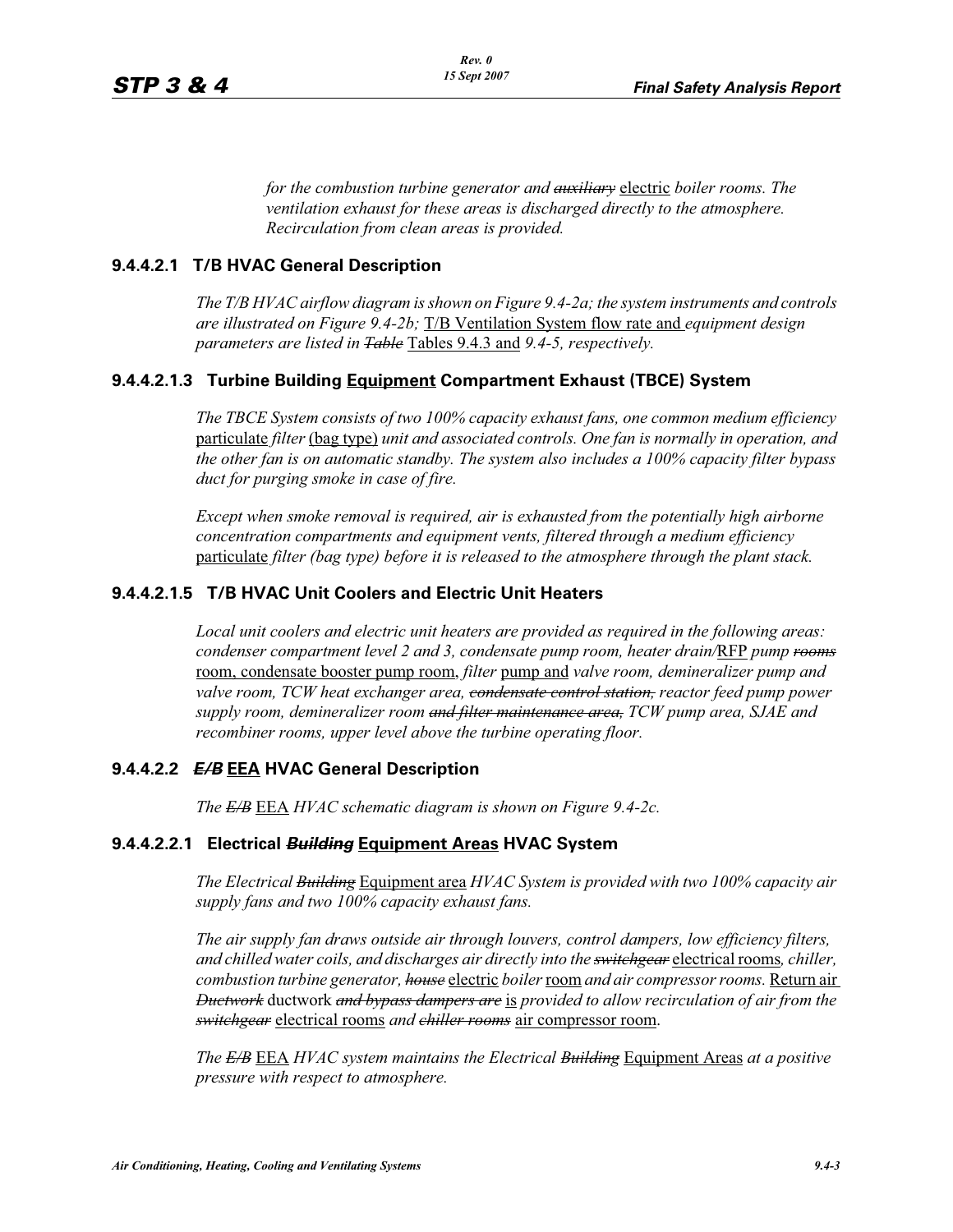### **9.4.4.2.2.2** *E/B* **EEA HVAC Unit Coolers and Electric Unit Heaters**

*Local unit coolers and/or electric unit heaters are provided as required in the chiller, air compressor and combustion turbine generator rooms. The unit coolers are supplied with chilled water from the Chilled Water System.*

#### **9.4.4.3 Evaluation**

*The TBS and E/B* EEA *HVAC have no safety design bases and serve no safety function*.

*Evaluation of the T/B HVAC and E/B* EEA *HVAC with respect to fire protection is discussed in Subsection 9.5.1*.

### **9.4.4.5 Instrumentation Application**

*All control actuations, indicators, and alarms for normal plant operation are located in local control panels in the T/B HVAC and E/B* EEA *HVAC equipment areas*.

*Controls and instrumentation for the T/B HVAC and E/B* EEA *HVAC include:*

### **9.4.5 Reactor Building HVAC System**

#### STD DEP T1 2.14-1

The Flammability Control System (FCS) was eliminated in accordance with pages C-67 through C-69 of ABWR Licensing Topical Report NEDE-33330P, "Advanced Boiling Water Reactor (ABWR) Hydrogen Recombiner Requirements Elimination," dated May 18, 2007. The information in the Licensing Topical Report is incorporated by reference.

#### **9.4.6 Radwaste Building HVAC Systems**

STD DEP 9.4-5

STP DEP T1 5.0-1

#### **9.4.6.1 Design Bases**

#### **9.4.6.1.2 Power Generation Design Bases**

STD DEP 9.4-5

*The Radwaste Building HVAC System is designed to provide an environment with controlled temperature and airflow patterns to insure both the comfort and safety of plant personnel and the integrity of equipment and components. The Radwaste Building is divided into <del>two</del> three zones for air conditioning and ventilation purposes. These zones are the clean radwaste control room*; the clean non-Class 1E electrical room, HVAC equipment room, air filtration equipment room, and Radwaste Building entrance; *and the balance of the Radwaste Building* which has the potential for airborne radioactive contamination.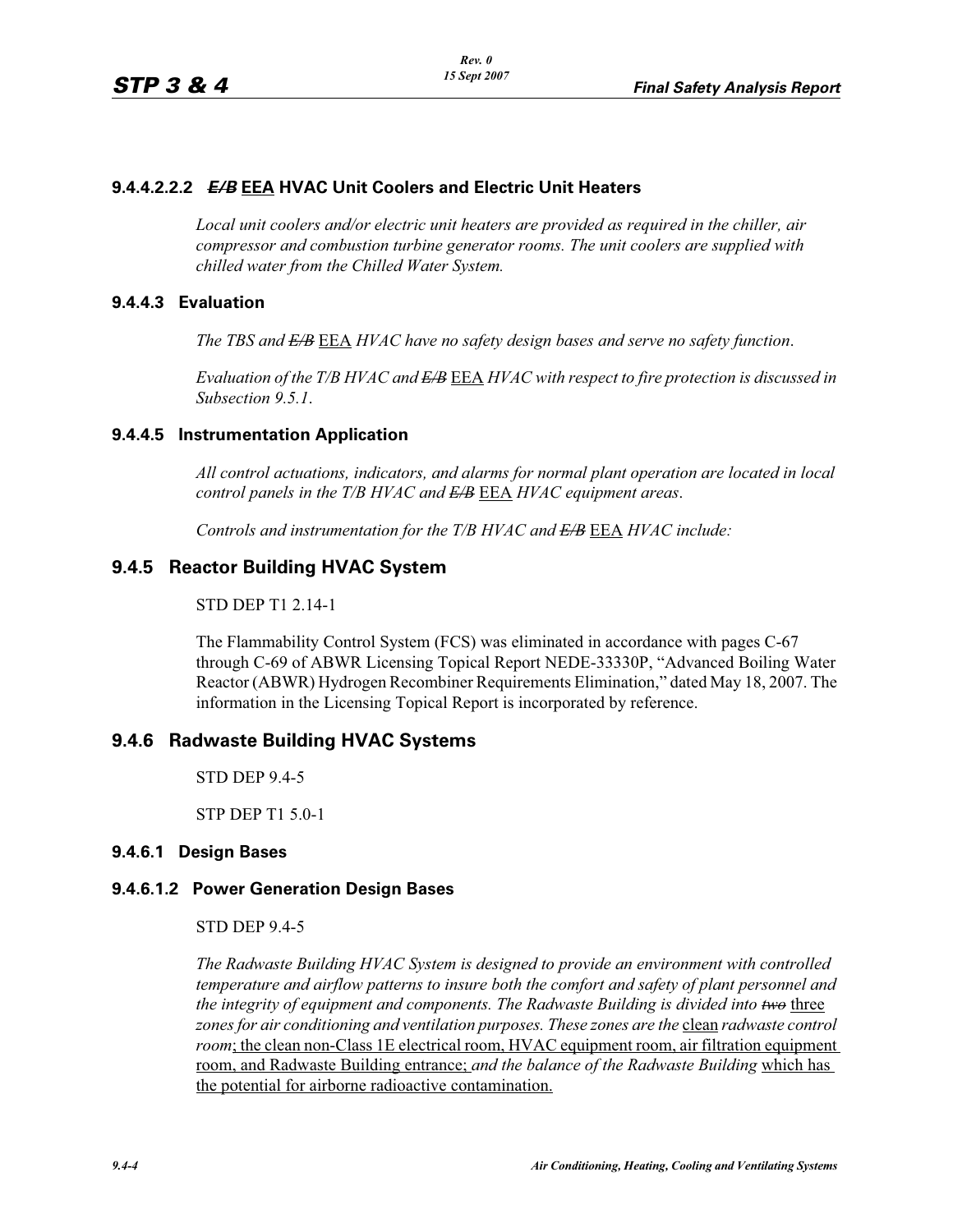*A positive static pressure with respect to the balance of the building and to the atmosphere is maintained in the radwaste control room*, the non-Class 1E electrical room, HVAC equipment room, air filtration equipment room and Radwaste Building entrance. *The balance of the Radwaste Building is maintained at a negative static pressure with respect to the atmosphere* and adjacent clean areas.

STP DEP T1 5.0-1

*The system design is based on an outdoor summer maximum of 46°C. Summer indoor temperatures include 24°C in the radwaste control room, 32°C in operating areas and corridors, a maximum temperature of 40°C in areas that may be occupied and 43°C in the equipment cells. Winter indoor design temperatures include 16°C in occupied areas, 21°C in the radwaste control room and 16°C in the equipment cells, based on an outdoor design temperature of 40°C*. the following 1% exceedance site temperatures:

Summer design conditions,  $32.8^{\circ}$ C. (91°F) dry bulb and  $26.3^{\circ}$ C. (79.3°F) wet bulb (coincident).

Winter design condition, 2.1°C. (35.8°F).

STD DEP 9.4-5

The system is designed to:

- - Maintain indoor design condition of 24°C (75°F) and RH 55% or less in the radwaste control room throughout the year at the outdoor design conditions specified above.
- -Maintain indoor design temperature range between maximum of 32<sup>o</sup>C (90<sup>o</sup>F) and minimum of 15°C (59°F) in the electrical and HVAC equipment rooms throughout the year at the outdoor design conditions specified above.
- -Maintain indoor design temperature range between maximum of 40<sup>o</sup>C (104<sup>o</sup>F) and minimum of 15°C (59°F) in the radwaste process areas throughout the year at the outdoor design conditions specified above.
- **I\_imit airborne fission product release to the atmosphere from the ventilation system** exhaust during normal plant operation.
- **Example 1** Limit concentration of airborne radioactivity to levels below the allowable values set by Appendix B of 10CFR20.
- Provide accessibility for adjustment and periodic inspection and testing of the system equipment and components to ensure continuous functional reliability.
- - Provide sufficient back-up equipment and components to ensure continuous reliable performance during normal plant operation.
- Air filtration system equipment housing and ductwork design, construction, and testing shall be in compliance with requirements of ASME AG-1.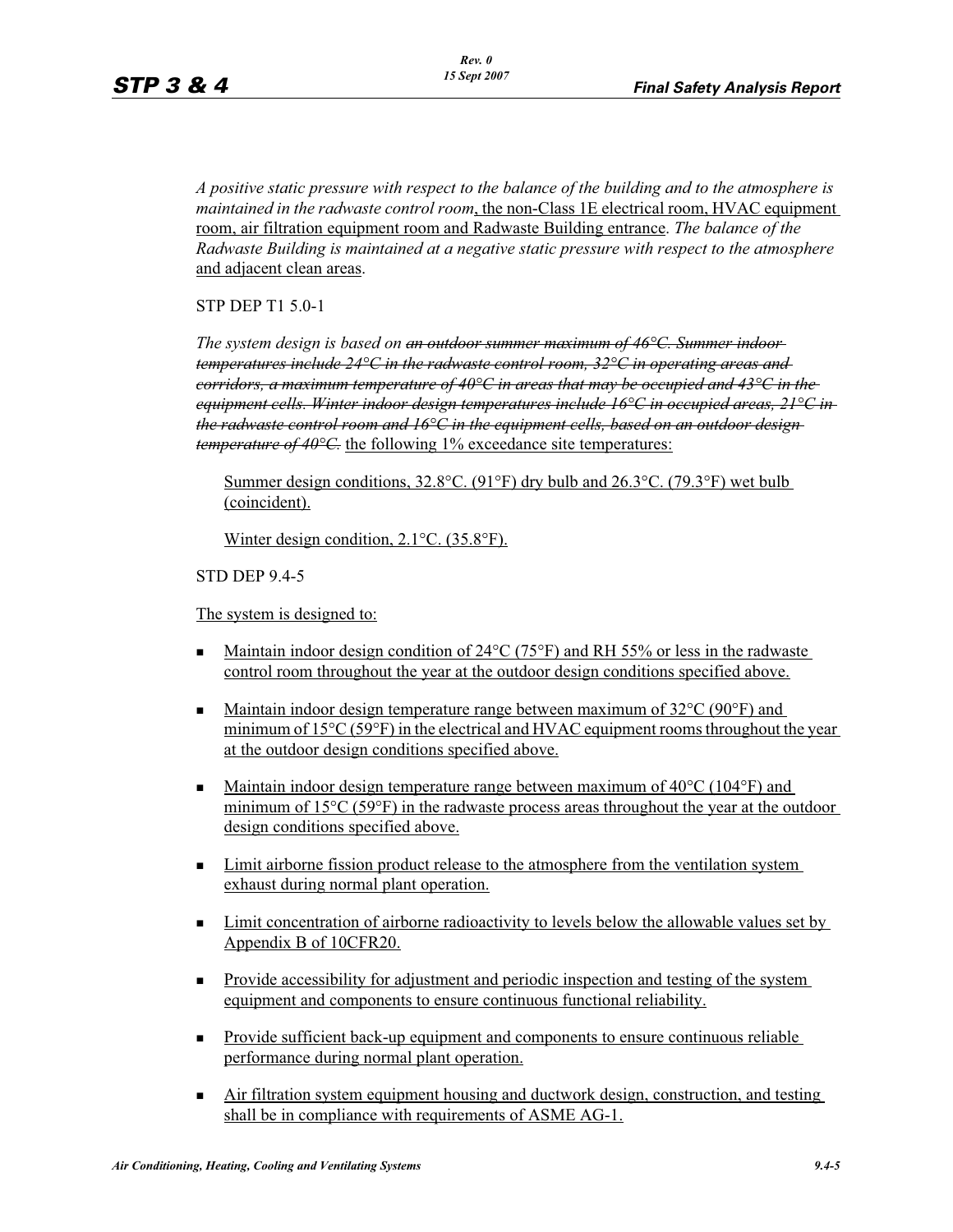### **9.4.6.2 System Description**

The following site-specific supplement addresses COL License Information Item 9.17.

The Radwaste Building HVAC System flow rates are indicated in the Radwaste Building HVAC System P&ID Figure 9.4.10, sheets 1, 2, and 3 located in Chapter 21. Equipment data and performance are listed in Table 9.4-6a through Table 9.4-6m. Compliance with RG 1.140 is included in the following relevant subsections.

#### **9.4.6.2.1 Radwaste Building Control Room**

#### STD DEP 9.4-5

*Heating, cooling, and pressurization of the control room are accomplished by an airconditioning system. The air-conditioning system is a unit air-conditioner consisting of a water-cooled condenser, compressor, cooling coil, heating coil, filters and fan. Outdoor air and recirculating air are mixed and drawn through a prefilter, a high efficiency filter, a heating coil, a cooling coil, and two 100% supply fans. One fan is normally operating and the other fan is on standby. A pressure differential controller regulates the exfiltration from the control room to maintain it at a positive static pressure, preventing airborne radioactive contamination from entering.* two redundant 100% capacity air conditioning units served by a common air distribution system. Each air conditioning unit is a factory-assembled unit consisting of, in the direction of airflow, a return/outside air plenum, a pre-filter bank, a high efficiency filter bank, an electric heating coil, a chilled water coil, a supply air fan, and an isolation damper. Chilled water for the cooling coil is supplied from the HVAC normal cooling water system. *No separate exhaust fan system is required.*

*The Radwaste Control Room HVAC Smoke Removal System consists of one 100% fan. This fan is operated manually. Smoke from the control room is released directly to the atmosphere.*  Make up for smoke removal is provided by the active air handling unit after its dampers have been automatically aligned for 100% outdoor air. During smoke removal operation the cooling coil valve automatically reverts to full flow to prevent coil freezing during the cold season.

*An area radiation monitor is provided in the radwaste control room and will alarm on high radiation to alert personnel in the area.*

One of the air conditioning units is manually placed in operation and runs continuously on a return airflow of approximately 80% of the total supply air to the room. Approximately 20% of the total supply air to the room is drawn by the unit from the outdoor air to be mixed with the return air and delivered to provide ventilation and control room pressurization.

Upon detection of smoke in the supply or return air ducts, the system shuts down and an alarm sounds in the radwaste and main control room.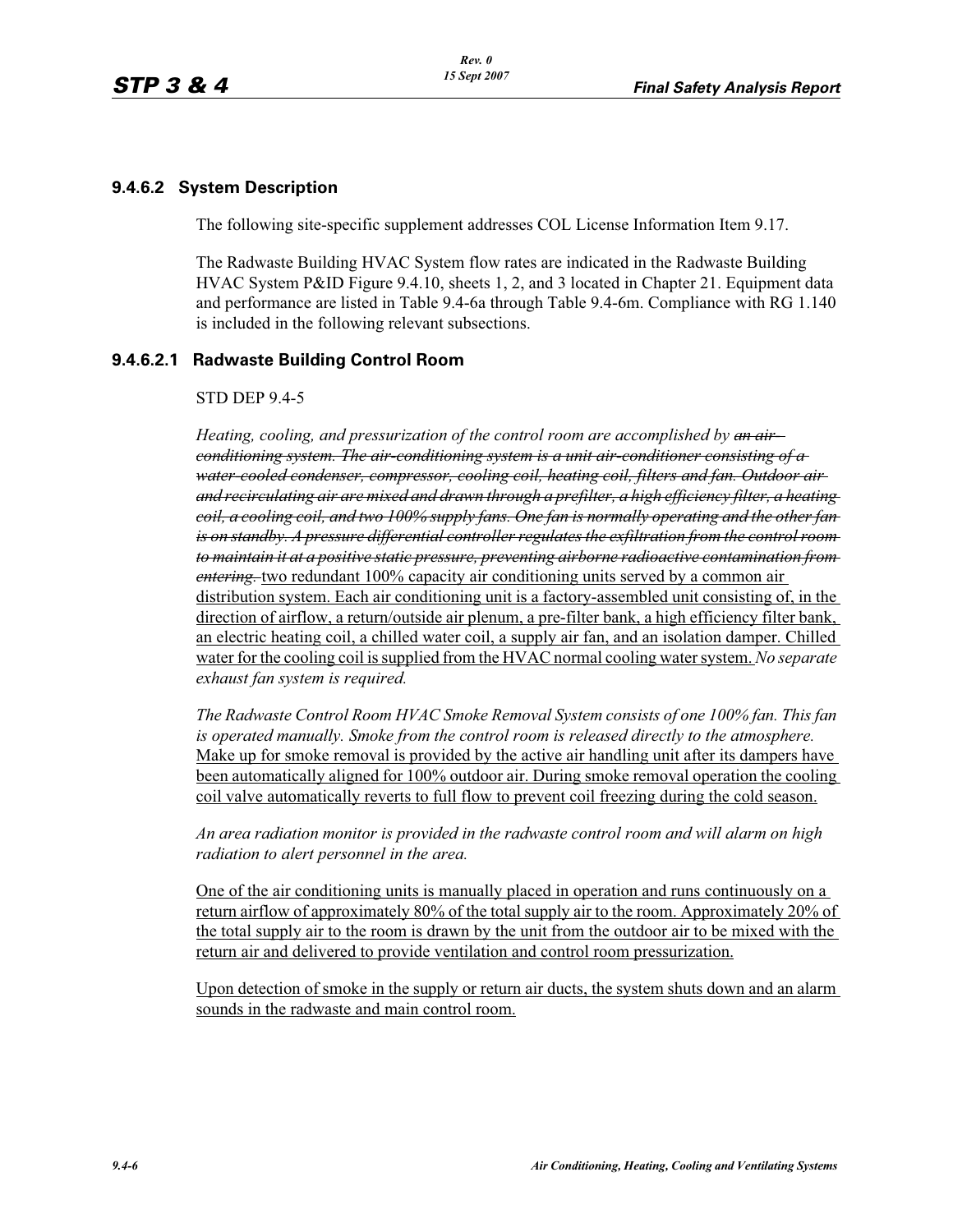### **9.4.6.2.2 Radwaste Building Process Area HVAC System and Electrical and HVAC Equipment Rooms Ventilation System**

*The Radwaste Building Process Area HVAC System is a once-through type. Outdoor air is filtered, tempered, and delivered to the non-contaminated areas of the building. The supply air system consists of* outdoor air intake*, a prefilter, a high efficiency filter, heating coil, cooling coil, and two 100%* capacity *supply fans. One fan is normally operating and the other fan is on standby. The supply fan furnishes conditioned air through ductwork and diffusers, or registers to* the non-contaminated and *work areas of the building. Electric unit heaters are provided in the trailer bays, the sorting table area,* and other areas of the building with significant heat loss. *Air from the work* and non-contaminated *areas is exhausted through the tank and pump rooms* and other contaminated areas. *Thus, the overall airflow pattern is from the least potentially contaminated areas to the most contaminated areas.* Supply airflow temperature, in an inverse proportion, is controlled by a space temperature controller to maintain the space temperature within the design range through the modulation in sequence of the air handling unit, chilled water cooling coil valve and the silicon controlled rectifier (SCR) controller of the air tempering electric coil. *The exhaust air system consists of three 50% exhaust fans, two normally operating and one on standby. Exhaust* Monitored *exhaust air from the Radwaste Building is* normally routed through a bypass to the plant stack. Upon radiation detection in the main exhaust duct, the exhaust air is automatically realigned and *filtered through a prefilter and a high efficiency*  particulate air (HEPA) *filter before release discharge* to *the plant stack*. A radiation monitor downstream of the HEPA filter monitors the discharge airflow and upon detection of high levels of radioactivity, activates an alarm in the Radwaste Control Room and the Main Control Room, and shuts down and isolates the system.*, and it is monitored for airborne radioactivity. A high level of radioactivity activates an alarm in the main control room. simultaneously isolating the process area. The exhaust air is monitored before it is released to the main plant stack.* Smoke removal is accomplished by the exhaust air fans by-passing the air-filtration equipment. Make up air for smoke removal is provided by the air handling unit. During smoke removal operation the cooling coil valve automatically reverts to full flow to prevent freezing during the cold season.

The non-Class 1E electrical room, HVAC equipment room, air filtration equipment room and Radwaste Building entrance heating, cooling, and pressurization is accomplished by an air conditioning unit with two redundant 100% capacity supply air fans. Supply air is distributed by an overhead air distribution system. The air conditioning unit is a factory-assembled unit consisting of, in the direction of airflow, a return/outside air plenum, pre-filter bank, high efficiency filter bank, chilled water coil, two redundant supply air fans, and isolation dampers. Chilled water for the cooling coil is supplied from the HVAC Normal Cooling Water System. Return air from the electrical equipment room, the HVAC equipment rooms, and the building entrance is ducted back to the air conditioning unit by one of the two 100% capacity redundant return air fans. Air supplied to the air filtration equipment room is exhausted by the filtered exhaust air system of the Process Area HVAC System.

The air conditioning unit is manually placed in operation and runs continuously with one supply fan activated and with a minimum outdoor air supply of approximately 20% of the total supply air for pressurization. The return airflow of approximately 80% of the total supply air to the room is drawn by the activated return air fan and delivered back to the air conditioning unit.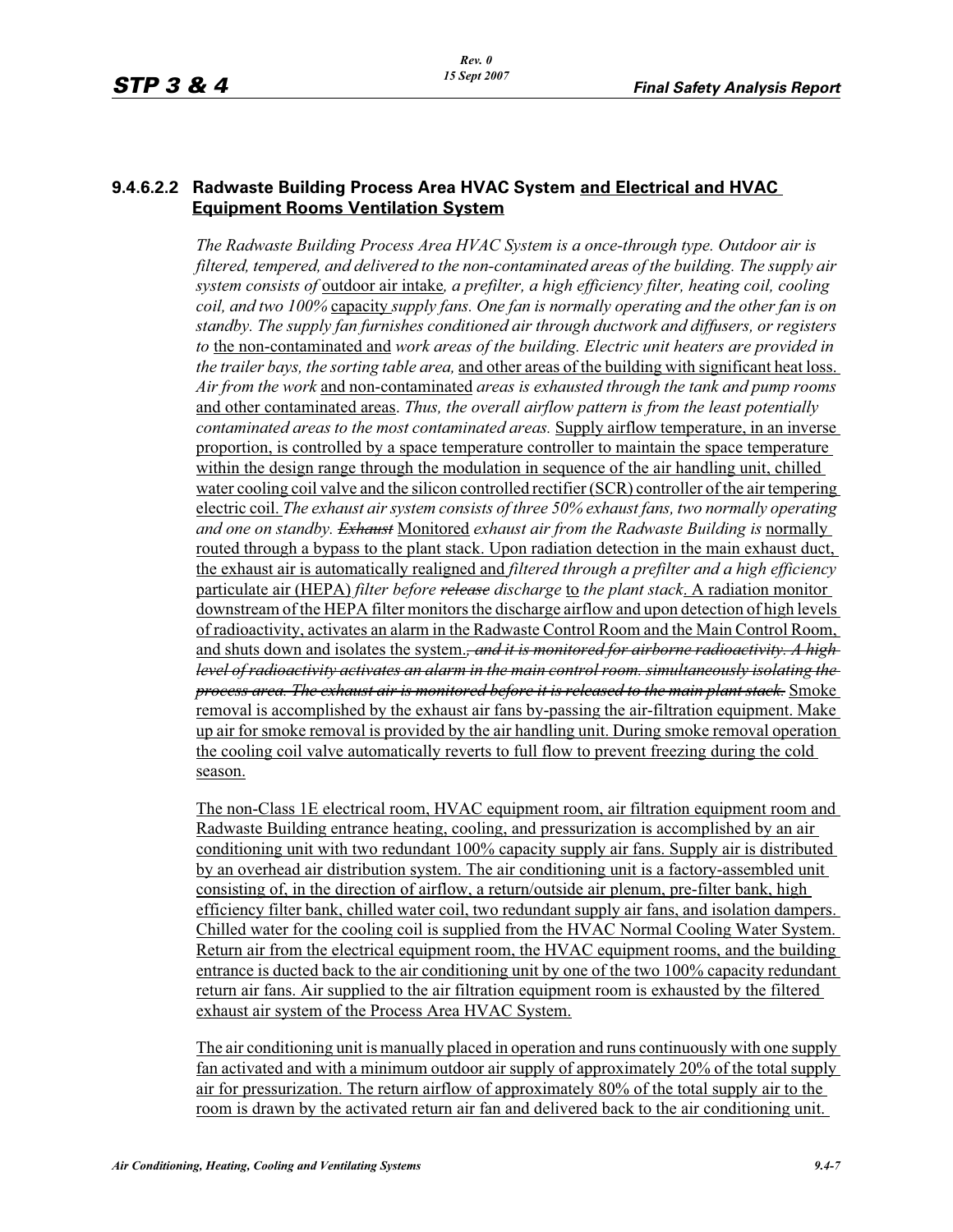Smoke removal is accomplished by one of the return air fans, which is operated manually. Exhausted smoke is discharged directly to the outdoors. Makeup air for smoke removal is provided by the air handling unit after its dampers have been automatically aligned for 100% outdoor air. During smoke removal operation the cooling coil valve automatically reverts to full flow to prevent coil freezing during the cold season.

## **9.4.6.3 Safety Evaluation**

*Although the HVAC System is* systems are *not safety-related as defined in Section 3.2, several features are provided to ensure safe operation. A c*C*ompletely separate HVAC System is* systems are *provided for the radwaste control room* and the non-Class 1E electrical room, HVAC equipment room, air filtration equipment room and Radwaste Building entrance. *Pressure control fans for radwaste areas are redundant, with provision for automatic start of the standby unit. Area and process exhaust radiation detectors and isolation dampers are provided to permit isolation of the radwaste process areas* the redundant equipment. Duct penetrations and transfer air opening in equipment and tank rooms, with radiation shielding, are carefully configured for radiation shine geometry to prevent impingement of direct radiation on personnel. The exhaust system air filtration equipment is in compliance with Regulatory Guide 1.140.

When high radiation is detected downstream of the air-filtration equipment, the operator should shutdown the system as a precaution. The source of the high radioactivity should be identified and corrective action should be taken prior to restart of the system.

## **9.4.6.4 Tests and Inspections**

*The system is designed to permit periodic inspection of important components, such as fans, motors, belts, coils, filters, ductwork, piping and valves, to ensure the integrity and capability of the system. Local display and/or indicating devices are provided for periodic inspection of vital parameters such as room temperature, and test connections are provided in exhaust filter trains and piping for periodic checking of air and water Air Conditioning, Heating, Cooling and Ventilating Systems 9.4-33 flows for conformance to the design requirements. All major components are tested and inspected as separate components prior to installation to ensure design performance. The system is pre-operationally tested in accordance with the requirements of Chapter 14.* The system air filtration units are tested in place for casing leakage, in place aerosol leak test for HEPA filters frame or bypass leakage in accordance with ASME N510. HEPA combined penetration and bypass leakage limitations are in compliance with Regulatory Guide 1.140. Ductwork, isolation dampers, and connections associated with air filtration systems are tested in accordance with ASME AG-1.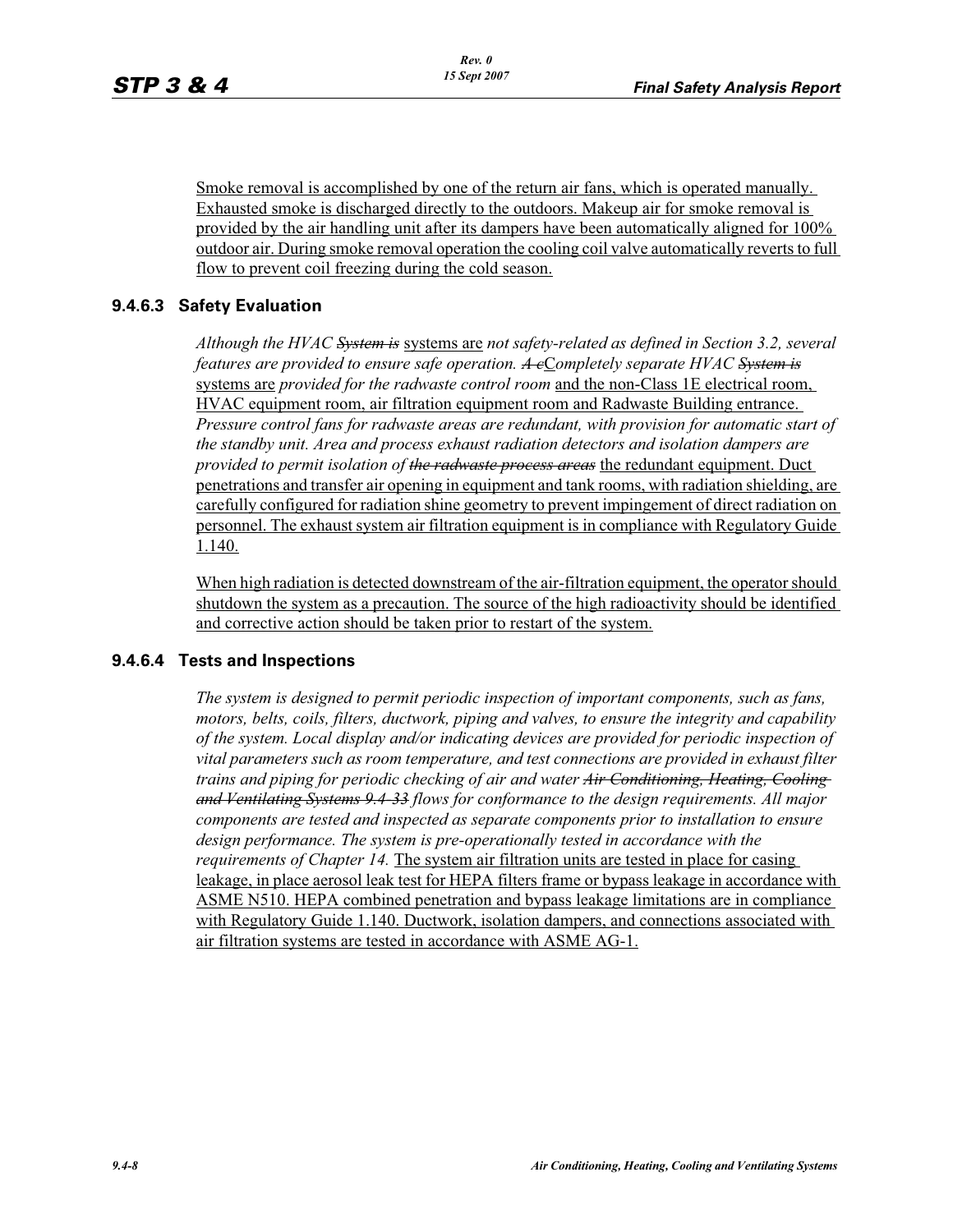### **9.4.6.5 Instrumentation Application**

#### **9.4.6.5.1 Radwaste Building Control Room HVAC**

*The air conditioning unit for the radwaste control room HVAC is started manually. A temperature indicating controller modulates the air conditioning system via chilled water*  cooling coil *valve and an electric heating coil* SCR to *maintain space conditions. A differential pressure indicating controller modulates inlet vanes in the supply fan air inlets* outdoor and return air dampers *to maintain the positive static room pressure. Differential pressure indicators measure the pressure drop across the filter bank* and provide an alarm when the filter is due for replacement. Detection of smoke in the supply or the return air duct will sound an alarm and automatically shut down the activated unit. Furthermore, alarms shall be generated upon airflow failure, high supply air temperature, radiation detection, and lack of space pressure differential.

#### **9.4.6.5.2 Radwaste Building Process Area HVAC**

The information in this section of the reference ABWR DCD is incorporated by reference with the following supplement.

*The air exhaust and supply fans for the Radwaste Building Process Area HVAC are started manually. The fan inlet* isolation *dampers open when the fan is started. A flow switch installed in the exhaust* and supply *fan discharge duct activates an alarm on indication of fan failure in the main and radwaste control rooms and automatically starts the standby fan. The exhaust fan is* fans *are interlocked with supply fan* the air handling unit supply fans *to prevent the supply fan from operating if the exhaust fan is shut down* so that the operation of two exhaust fans is a prerequisite to starting the supply air fans. Local heating shall be provided by electric unit heaters provided with integral controls. *Two* Command signals from multiple *pressureindicating controllers modulate variable inlet vanes in the supply fan* of the activated exhaust air fans *to maintain the area at a negative static pressure with respect to the atmosphere* and the adjacent clean areas in the building. Upon negative static pressure rise after the activated exhaust fans have reached maximum flow, the variable inlet vanes on the activated supply air fans modulate to reduce supply airflow to the radwaste process areas. *The switch causes an* An *alarm to be* is *activated if the negative pressure falls below* rises above *the preset limit. Differential pressure indicators measure the pressure drop across the filter section. The switch* and *causes an alarm to be activated if the pressure drop exceeds the preset limit.*

*Radiation monitors are installed in the radwaste process area exhaust duct to the main plant stack. A high radiation signal in the duct causes alarms to annunciate in the main control room and the radwaste control room. If the radwaste process area exhaust radiation alarm continues to annunciate, the work area branch ducts are manually isolated selectively to locate the affected building area. Should this technique fail, because the airborne radiation has generally spread throughout the building, control room air conditioning continues operating. However, the air conditioning for the balance of the building is shut down. The operators, using approved plant health physics procedures, then enter the work areas to locate and isolate the leakage source. The supply and exhaust air ductwork have manual balancing dampers provided in the branch ducts for balancing purposes. The dampers are locked in place after the system is balanced.* Upon detection of smoke in the supply or exhaust air ducts, the system shuts down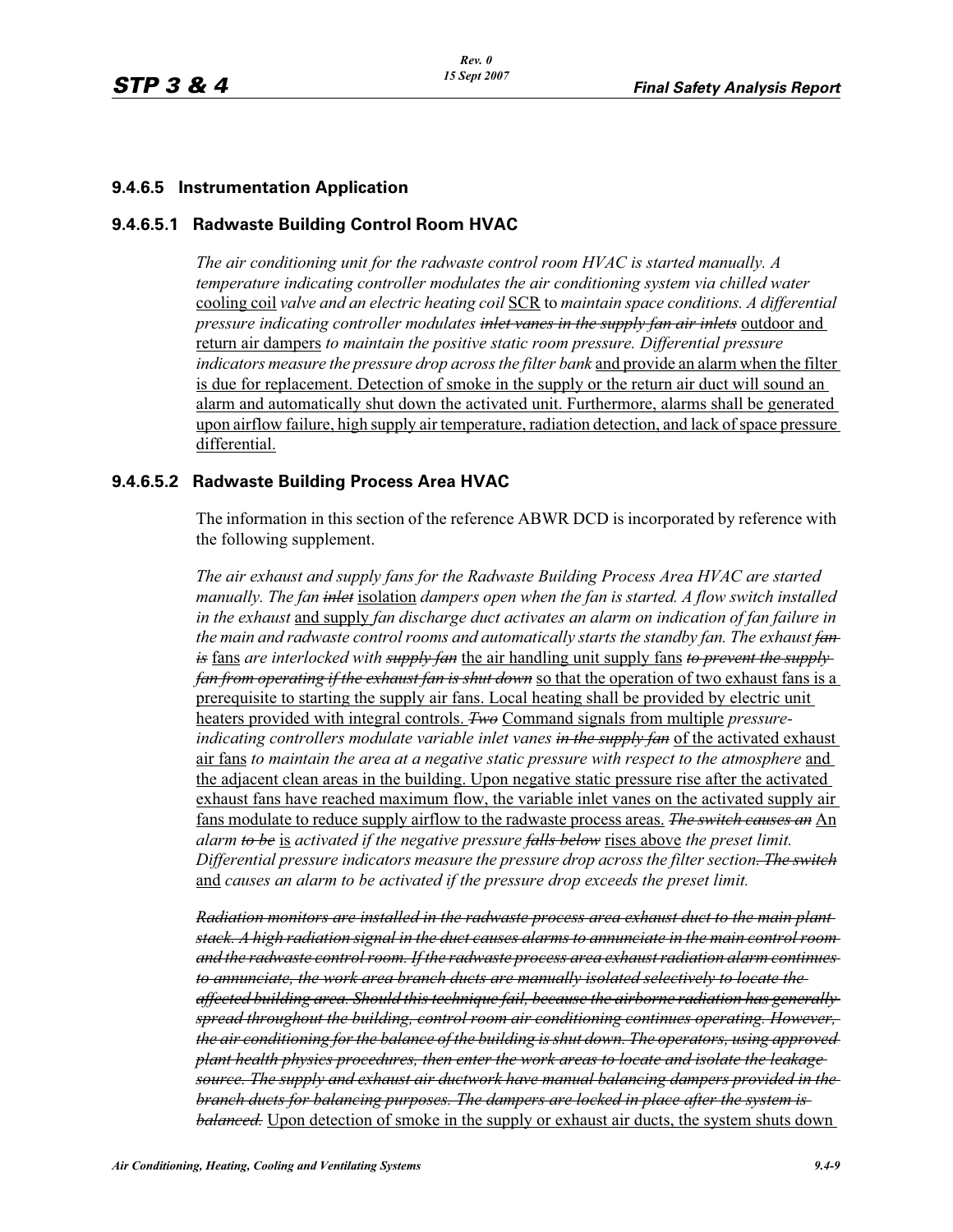and an alarm sounds in the radwaste and main control room. The system shall be provided with airflow and differential pressure monitoring and recording. Furthermore, alarms shall be generated upon airflow failure of the activated supply and exhaust fans, high and low supply air temperature, radiation detection in the exhaust air ducts, high differential pressure across the filter banks, and lack of space sub atmospheric pressure.

#### **9.4.6.5.3** *Incinerator Exhaust Stack* **Not Used**

*Radiation monitors are installed in the incinerator exhaust stack. A high radiation signal in the stack causes alarms to annunciate in the main control room and the radwaste control room. See Subsection 11.5.2.2.11 and Table 11.5-2.*

### **9.4.6.5.4 Electrical Room, HVAC Equipment Room, Air Filtration Equipment Room, and Radwaste Building Entrance HVAC**

STD DEP 9.4-5

The air conditioning unit for the electrical and HVAC equipment rooms, air filtration room, and building entrance is started manually. One of the two 100% capacity supply fans is activated and run continuously. Differential flow switch across the fan will alarm in the control room upon airflow failure and initiate the operation of the standby supply fan. A temperatureindicating controller modulates, in sequence, the outdoor air, the return air, and the relief air dampers of the air conditioning unit for free cooling using outdoor air. Upon further room temperature rise the unit dampers revert to minimum outdoor airflow and modulate, in sequence, the chilled water cooling coil valves. Heating is provided either by electric unit heaters with integral control or by heating coil with SCR to maintain space conditions. A differential pressure indicating controller overrides temperature control and modulates outdoor and return air dampers to maintain the positive static pressure in the served areas. Differential pressure indicators measure the pressure drop across the filter bank and provide an alarm when the filter is due for replacement. Detection of smoke in the supply or the return air duct will sound an alarm and automatically shutdown the activated unit. Furthermore, alarms are generated upon airflow failure of the activated supply and return air fans; high and low supply air temperature, and lack of space sub atmospheric pressure.

## **9.4.8 Service Building HVAC System**

STP DEP 9.4-1

STD DEP 9.4-3

*The Service Building HVAC System* supplies air to *consists of two subsystems; the Clean Area HVAC System and the Controlled Area HVAC System*.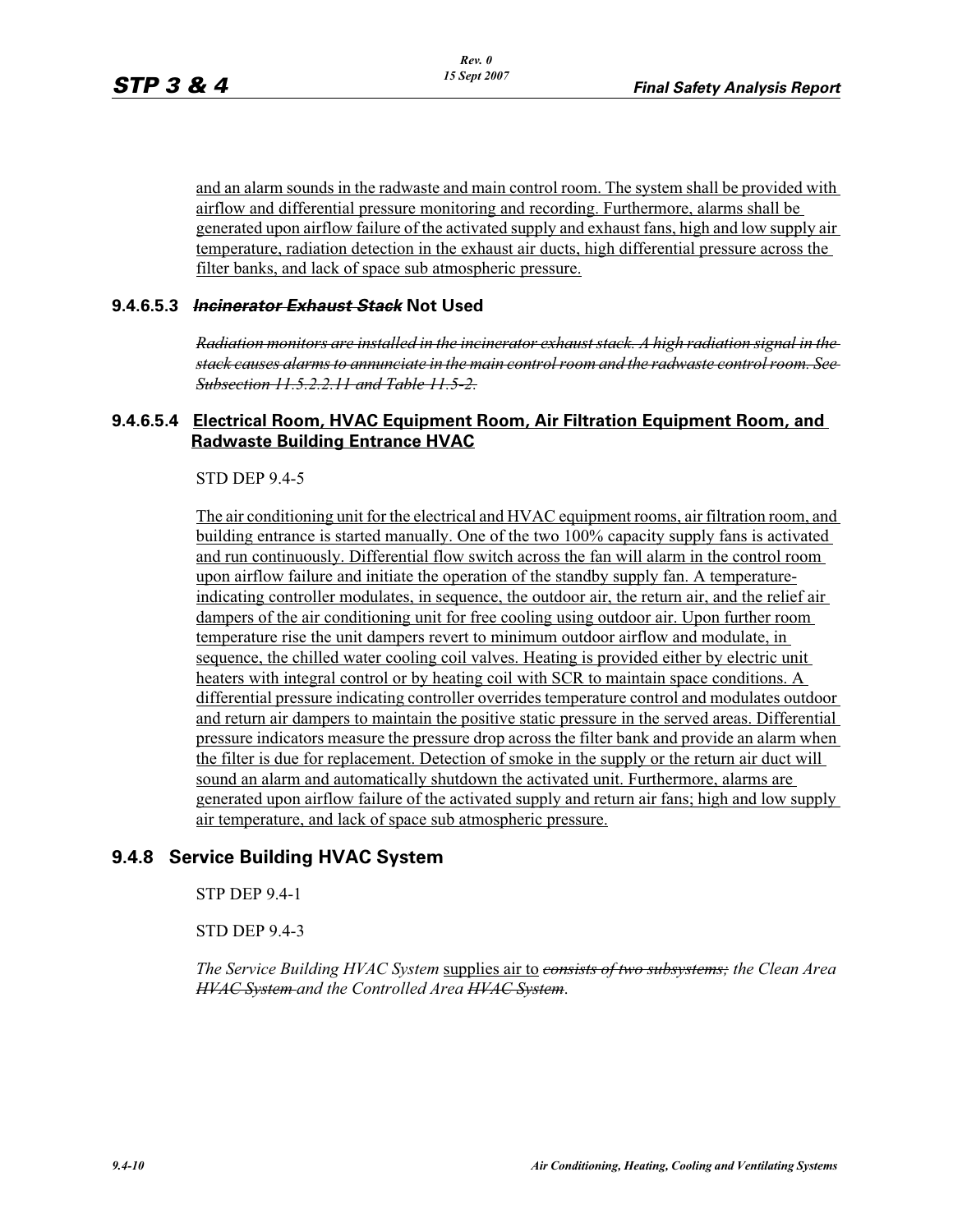### **9.4.8.1.2 Power Generation Design Bases**

#### STD DEP 9.4-3

- *(1) The* Service Building *Clean Area HVAC System is designed to maintain a quality environment suitable for personnel health and safety in the Service Building. It is designed to limit the maximum temperature in the Service Building to 29°C. The temperature in each area conforms to the equipment requirements in that area.*
- *(2) The* Service Building *Clean Area HVAC System provides a quantity of filtered outdoor air to purge any possible contamination.*
- *(3) Both the Clean Area HVAC System and the Controlled Area HVAC System operate manually and* The Service Building HVAC System is started manually and operates *continuously. Isolation dampers at each supply fan, each exhaust fan, and each filter package close when the respective equipment is not operating. There is an additional isolation damper at the supply air inlet which closes when the supply air system is not operating. An automatic damper in the supply system ductwork regulates the flow of air to maintain the Service Building clean areas at a positive pressure with respect to the atmosphere.*
- *(4) In the event of a loss of offsite electric power, the Service Building HVAC System is shut down.* The combustion turbine generator (CTG) backed power is available for manual loading by the operator to start the Service Building HVAC System.
- *(5) The clean areas served by the* Service Building *clean area HVAC System has an emergency filter train. It is manually operated. In an emergency it supplies filtered air for the TSC, OSC, lunch room, offices, health physics lab, security offices, and other normally clean areas.*

#### **9.4.8.2 System Description**

#### STD DEP 9.4-3

- *(1) The* Service Building *Clean Area HVAC System supplies filtered, heated or cooled air to both the clean and controlled areas through a central fan system consisting of an outside air intake, Air Conditioning Unit consisting of filters, heating coils, cooling coils, two 50% capacity supply air fans and supply air ductwork.*
- *(2)* Two 50% capacity exhaust air fans serve the *The Clean Area HVAC System has two 50% capacity exhaust air fans. They take air from the clean areas through the exhaust ducts and discharge the air on the Service Building roof.*
- *(3)* Two 50% capacity exhaust air fans serve the *The Controlled Area*. *HVAC System routes* They route *potentially contaminated air to two 50% capacity exhaust air fans to* from the controlled areas and *discharge the air to the common plant stack*.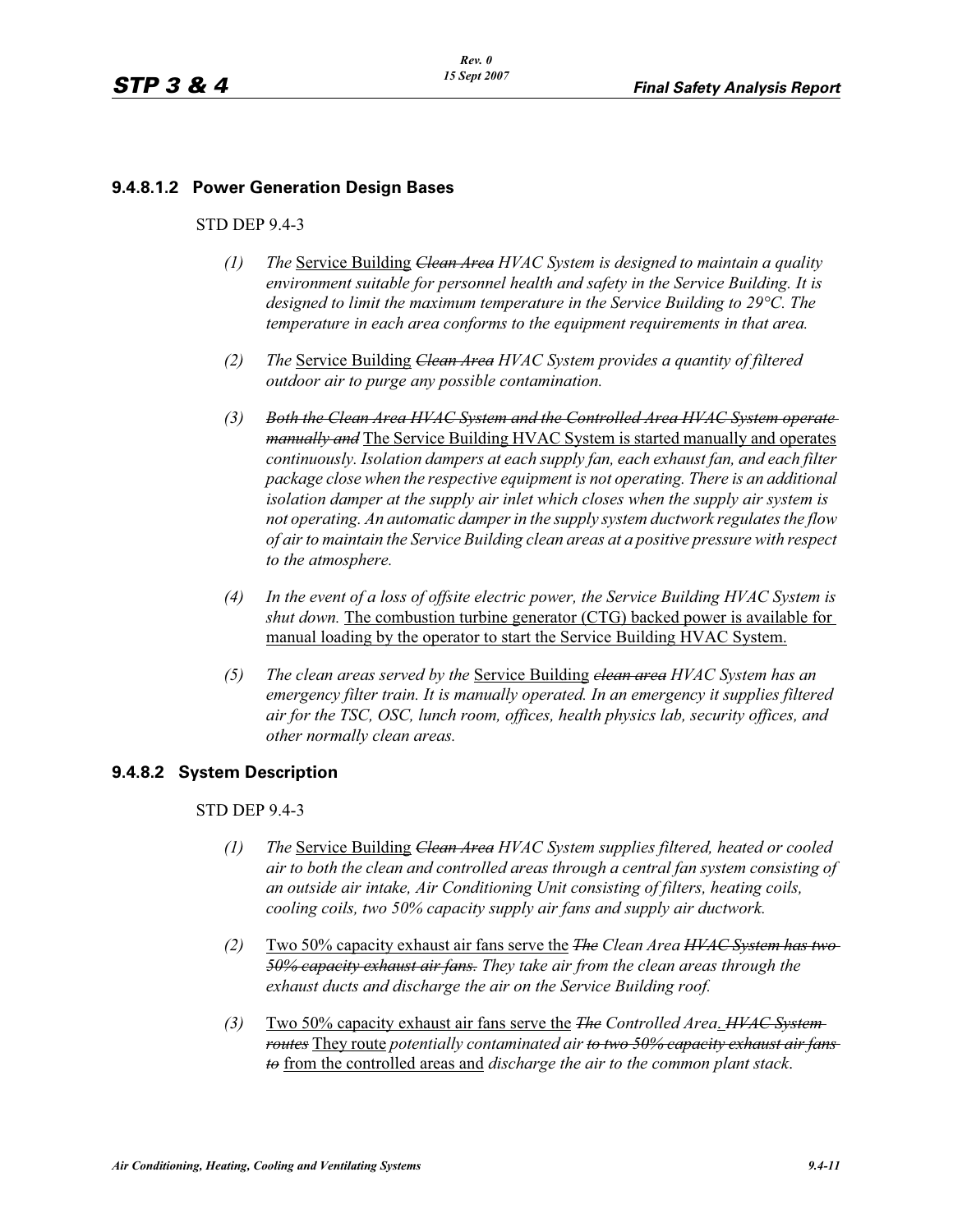- *(6) The* Service Building *clean area HVAC System is provided with an emergency filter train consisting of a heater/demister, prefilter, HEPA filter, 5.1 cm charcoal filter bed, a second HEPA filter, and two fans.*
- *(7) Controls and Instrumentation*

#### STP DEP 9.4-1

*(c) Radiation monitors and provisions for toxic gas monitors at the supply air inlet with alarms to TSC.*

#### STD DEP 9.4-3

*(d) On manual initiation, the* Service Building *clean area HVAC System can be put into high radiation mode. On switch over, exhaust fans stop and emergency filter train starts. System pressurizes clean areas of the service building.*

## **9.4.10 COL License Information**

#### **9.4.10.1 Service Building HVAC System**

The following site-specific supplement addresses COL License Information Item 9.16.

The Service Building HVAC System P&ID is shown in Figure 9.4-11. Flow rates and component capacities are given in Tables 9.4-3, 9.4-4h, 9.4-7a and 9.4-7b. Radiation monitors are provided at the supply air inlet as shown in Figure 9.4-11 and discussed in Section 9.4.8.2 (7c). As discussed in Subsection 2.2S.3, no hazardous chemicals with quantities exceeding the criteria of Regulatory Guide 1.78 have been identified. Instrumentation to detect and alarm a hazardous chemical release in the STP 3 & 4 vicinity and to isolate the Service Building Clean Area from such releases is not provided.

The Service Building Clean Area emergency filter unit complies with all applicable provisions of Regulatory Guide 1.140, Rev. 2, Section C.

#### **9.4.10.2 Radwaste Building HVAC System**

The following site-specific supplement addresses COL License Information Item 9.17.

The detailed equipment lists, system flow rates, and compliance with RG 1.140 for Radwaste Building HVAC System is addressed in Subsection 9.4.6.2.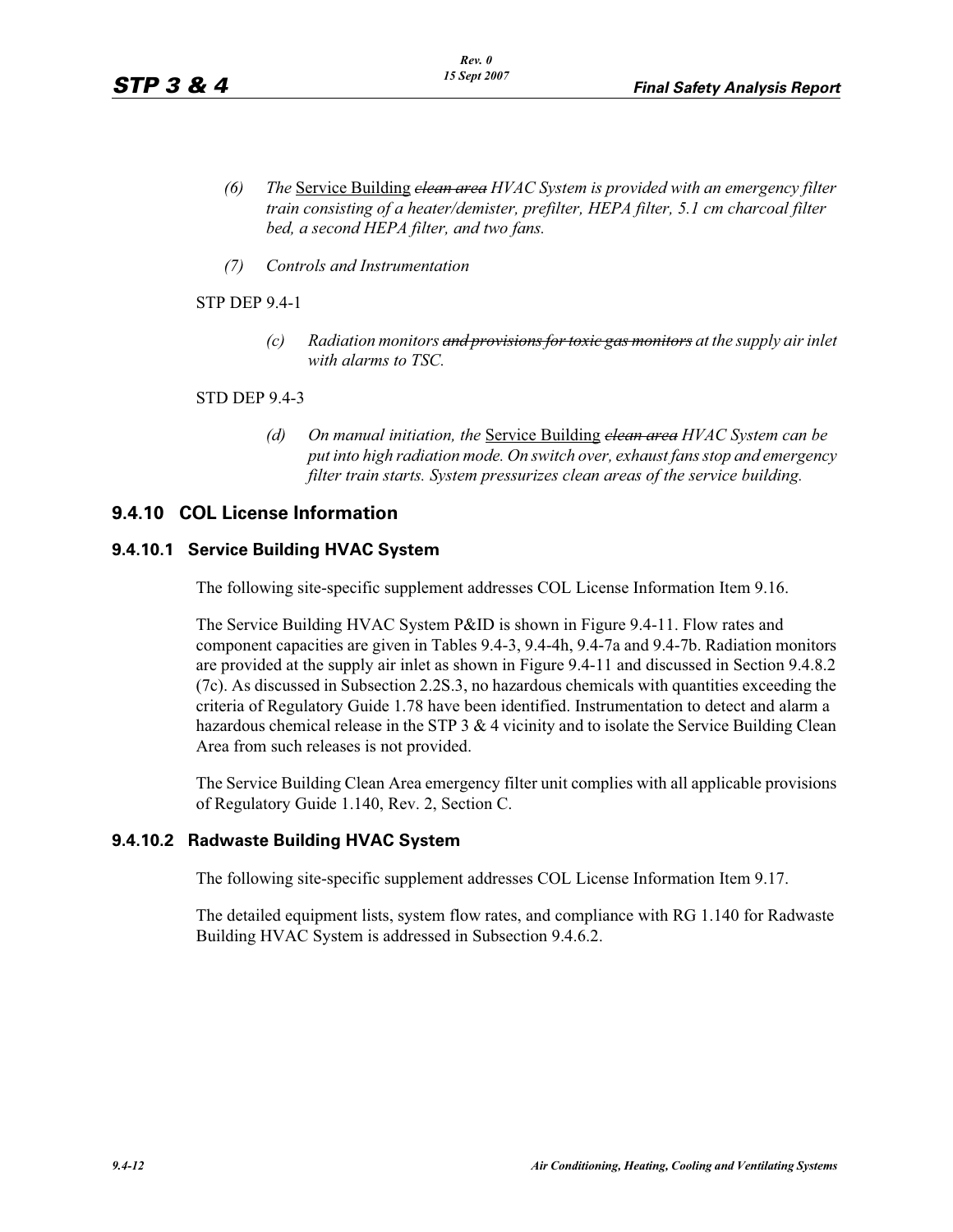| <b>Safety-Related HVAC System</b>                 | Flow Rates $(m^3/h)$ |
|---------------------------------------------------|----------------------|
| R/B Electrical HVAC Division A                    | 30,000               |
| R/B Electrical HVAC Division B                    | 30,000               |
| R/B Electrical HVAC Division C                    | 30,000               |
|                                                   |                      |
| <b>DG HVAC Division A</b>                         | 160,000              |
| <b>DG HVAC Division B</b>                         | 160,000              |
| <b>DG HVAC Division C</b>                         | 160,000              |
|                                                   |                      |
| C/B Electrical HVAC Division A                    | 35,000               |
| C/B Electrical HVAC Division B                    | 35,000               |
| C/B Electrical HVAC Division C                    | 35,000               |
|                                                   |                      |
| <b>CRHA HVAC Division B</b>                       | 80,000               |
| <b>CRHA HVAC Division C</b>                       | 80,000               |
|                                                   |                      |
| <b>Non-Safety-Related HVAC Systems</b>            | Flow Rates $(m^3/h)$ |
| R/B Secondary Containment HVAC                    | 168,500              |
|                                                   |                      |
| T/B Ventilation System                            | 341,500 385,500      |
|                                                   |                      |
| RIP ASD HVAC Division A                           | 50,000               |
| RIP ASD HVAC Division B                           | 50,000               |
| <b>Service Building Emergency Filtration Unit</b> | 5,300                |
| <b>Service Building Air Conditioning Unit</b>     | 55,200               |

# **Table 9.4-3 HVAC Flow Rates** *(Response to Question 430.243)*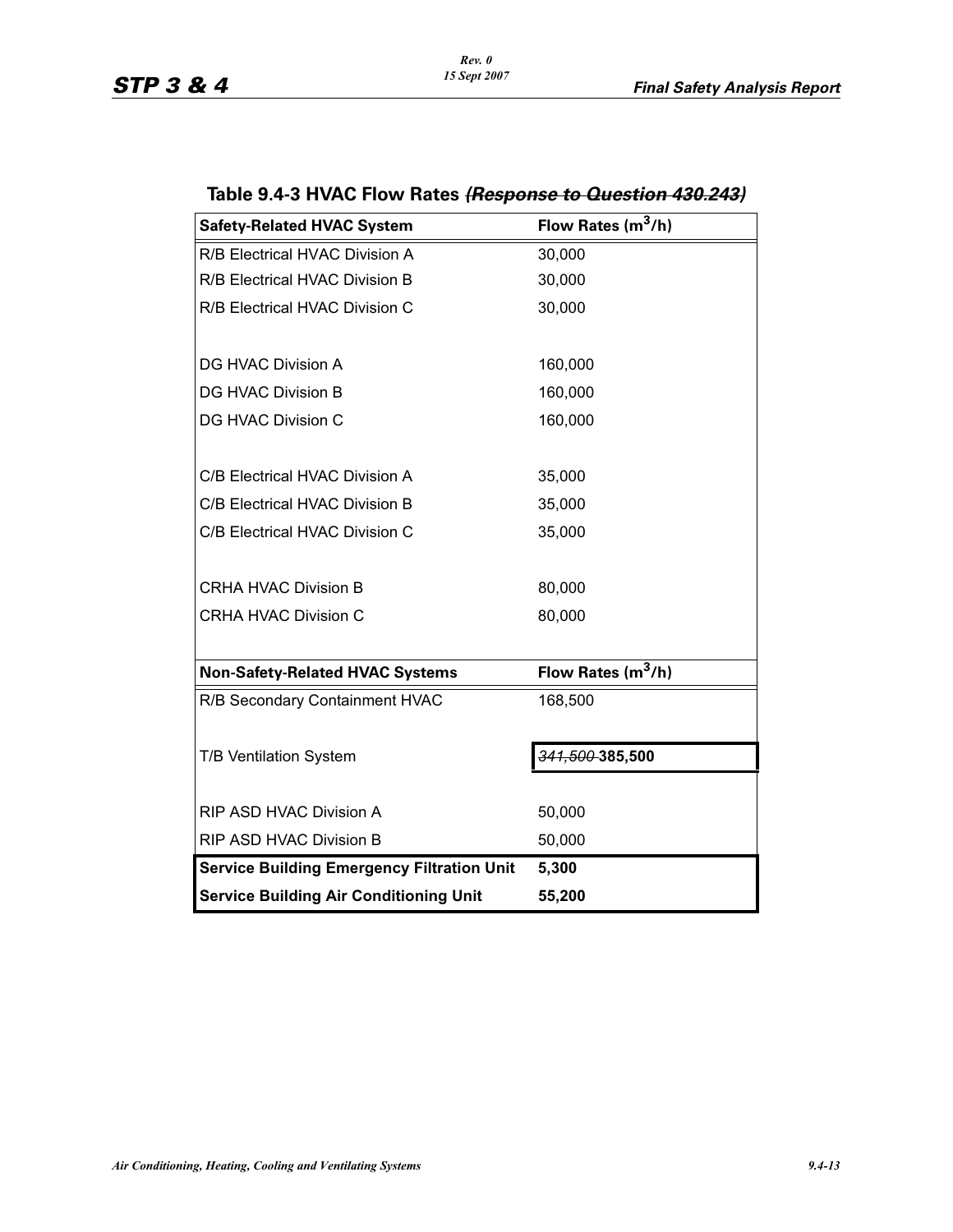| Table 9.4-4h HVAC System Component Descriptions—Non-Safety-Related Fileters |
|-----------------------------------------------------------------------------|
| (Response to Question 430.243)                                              |

| <b>Filters</b>                                    | <b>Quantity</b>  | Capacity $(m^3/h)$ |
|---------------------------------------------------|------------------|--------------------|
| R/B Secondary Containment HVAC                    | 3 (1 on standby) | 86.250             |
| R/B Primary Containment Intake HEPA Filter        |                  | 22,000             |
| R/B Secondary Containment Exhaust Fans            |                  | 57,500 (each)      |
| <b>Service Building Air Conditioning Unit</b>     |                  | 55,200             |
| <b>Service Building Emergency Filtration Unit</b> |                  | 5,300              |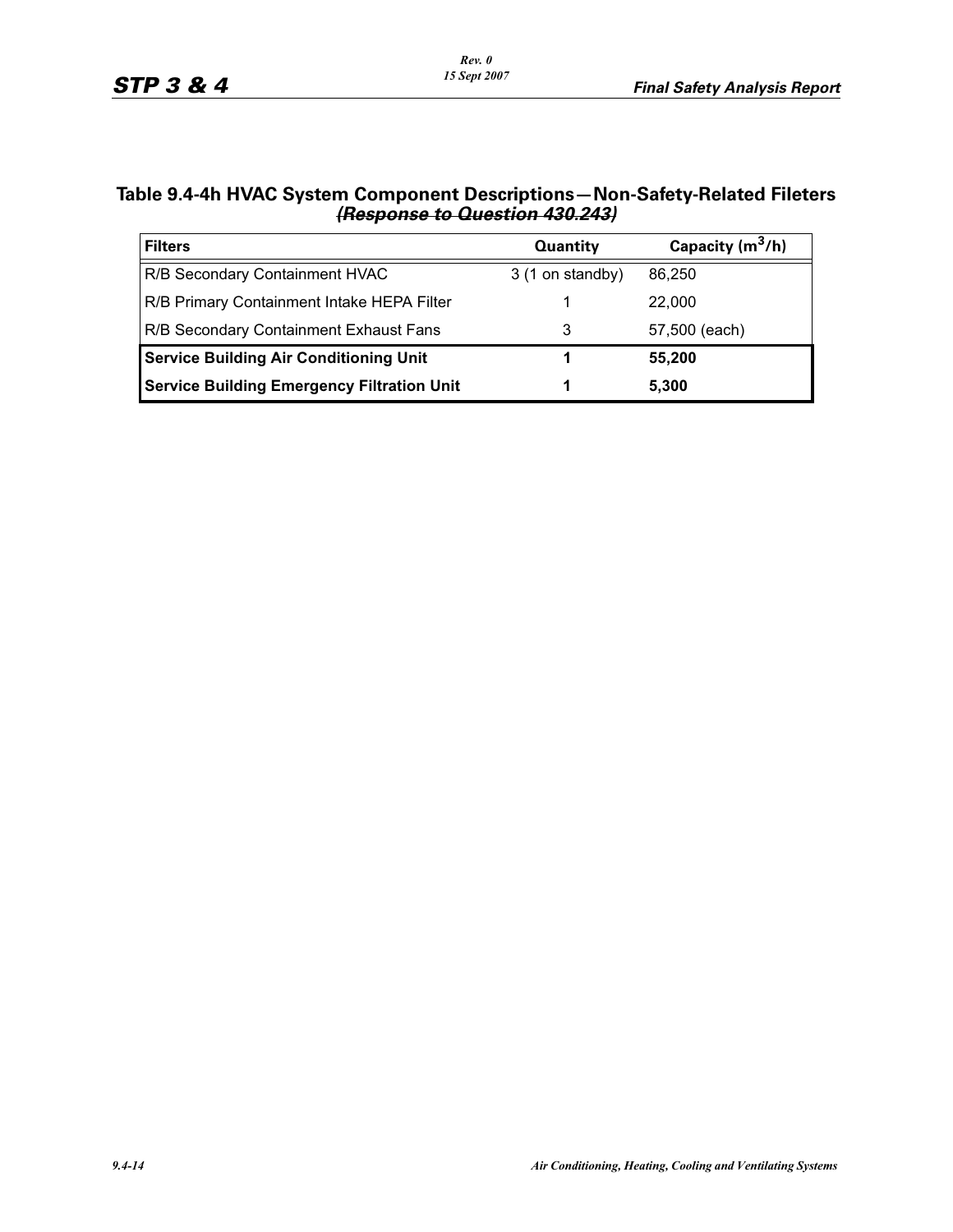|                                 | Table 9.4-5 Turbine Building   |                                                                                                                                                                                                                                                                                                                                                                                  | and Electrical Building HVAC System - Non-Safety-Related Equipment $\tilde{\vphantom{a}}^*$ |                          |                                      |  |
|---------------------------------|--------------------------------|----------------------------------------------------------------------------------------------------------------------------------------------------------------------------------------------------------------------------------------------------------------------------------------------------------------------------------------------------------------------------------|---------------------------------------------------------------------------------------------|--------------------------|--------------------------------------|--|
|                                 | Turbine Building<br>Air Supply | Return/Exhaust<br><b>T/B Clean Area</b>                                                                                                                                                                                                                                                                                                                                          | Compartment Exhaust<br>T/B Equipment                                                        | T/B Lube Oil<br>Exhaust  | Condensate Pump<br>Room Recirc. Unit |  |
| <b>Item</b>                     | TRV TBV-F-1A thru C            | TBV-F-2A thru C                                                                                                                                                                                                                                                                                                                                                                  | TBV-F-24A & -24B                                                                            | TBV-F-4A&B               | TBV-F-8A thru C                      |  |
| Type                            | Builtup unit                   | Central station air<br>handler                                                                                                                                                                                                                                                                                                                                                   | Builtup unit                                                                                | ເສັ້<br>Fan              | Central station air<br>handler       |  |
| Number of units                 |                                | $\infty$                                                                                                                                                                                                                                                                                                                                                                         |                                                                                             | $\sim$                   | 3-50% each                           |  |
| Flow rate $(m^3/h)$             | 341,500 385,500                | 168,000 189,900/unit                                                                                                                                                                                                                                                                                                                                                             | 272,000                                                                                     | 12,600                   | 51,000/unit                          |  |
| Fan:                            |                                |                                                                                                                                                                                                                                                                                                                                                                                  |                                                                                             |                          |                                      |  |
| Type                            | Centrifugal                    | Centrifugal                                                                                                                                                                                                                                                                                                                                                                      | Centrifugal                                                                                 | Centrifugal              | Centrifugal                          |  |
| No. of fans per unit            | ω                              |                                                                                                                                                                                                                                                                                                                                                                                  | $\sim$ $\sim$                                                                               |                          |                                      |  |
| No. of running fans             | $\mathbf{\Omega}$              | $\sim$                                                                                                                                                                                                                                                                                                                                                                           |                                                                                             |                          | $\sim$                               |  |
| Heating coils:                  |                                | None                                                                                                                                                                                                                                                                                                                                                                             |                                                                                             | None                     | None                                 |  |
| No. of banks per unit           |                                | $\overline{1}$                                                                                                                                                                                                                                                                                                                                                                   | 1 None                                                                                      |                          | $\overline{1}$                       |  |
| Capacity, each (MJ/h)           | 11,605.81 13,133               | $\begin{array}{c} \rule{0pt}{2.5ex} \rule{0pt}{2.5ex} \rule{0pt}{2.5ex} \rule{0pt}{2.5ex} \rule{0pt}{2.5ex} \rule{0pt}{2.5ex} \rule{0pt}{2.5ex} \rule{0pt}{2.5ex} \rule{0pt}{2.5ex} \rule{0pt}{2.5ex} \rule{0pt}{2.5ex} \rule{0pt}{2.5ex} \rule{0pt}{2.5ex} \rule{0pt}{2.5ex} \rule{0pt}{2.5ex} \rule{0pt}{2.5ex} \rule{0pt}{2.5ex} \rule{0pt}{2.5ex} \rule{0pt}{2.5ex} \rule{0$ | 369.28 None                                                                                 |                          | $\overline{\phantom{a}}$             |  |
| Cooling coils:                  |                                | None                                                                                                                                                                                                                                                                                                                                                                             | None                                                                                        | None                     |                                      |  |
| No. of banks per unit           | $\circ$                        | $\overline{1}$                                                                                                                                                                                                                                                                                                                                                                   | $\overline{1}$                                                                              | $\bar{\mathbf{l}}$       |                                      |  |
| Capacity, each (MJ/h)           | 1582.61 1788                   | $\overline{1}$                                                                                                                                                                                                                                                                                                                                                                   | $\overline{1}$                                                                              |                          | 949.57                               |  |
| Prefilters:                     |                                | None                                                                                                                                                                                                                                                                                                                                                                             | None                                                                                        | None                     |                                      |  |
| Type                            | Glass, roll                    | $\overline{1}$                                                                                                                                                                                                                                                                                                                                                                   | $\overline{1}$                                                                              |                          | I                                    |  |
| Capacity (m <sup>3</sup> /h)    | 344,500 385,500                | $\overline{\phantom{a}}$                                                                                                                                                                                                                                                                                                                                                         | T                                                                                           |                          | $\overline{1}$                       |  |
| ASHRAE 52 eff.                  | 35%                            |                                                                                                                                                                                                                                                                                                                                                                                  | $\overline{\phantom{a}}$                                                                    |                          | $\mathbf{I}$                         |  |
| Filters:                        |                                |                                                                                                                                                                                                                                                                                                                                                                                  |                                                                                             | None                     |                                      |  |
| Type                            | High eff.                      | Bag type,                                                                                                                                                                                                                                                                                                                                                                        | Bag type,                                                                                   |                          | Medium High eff                      |  |
| Capacity (m <sup>3</sup> /h)    | 344,500 385,500                | 168,000 189,900/unit                                                                                                                                                                                                                                                                                                                                                             | 272,000                                                                                     | $\overline{\phantom{a}}$ | 51,000/unit                          |  |
| ASHRAE 52 eff.                  | 85%                            | 90%                                                                                                                                                                                                                                                                                                                                                                              | 90%                                                                                         |                          | 85%                                  |  |
| *Response to Question 430.242C. |                                |                                                                                                                                                                                                                                                                                                                                                                                  |                                                                                             |                          |                                      |  |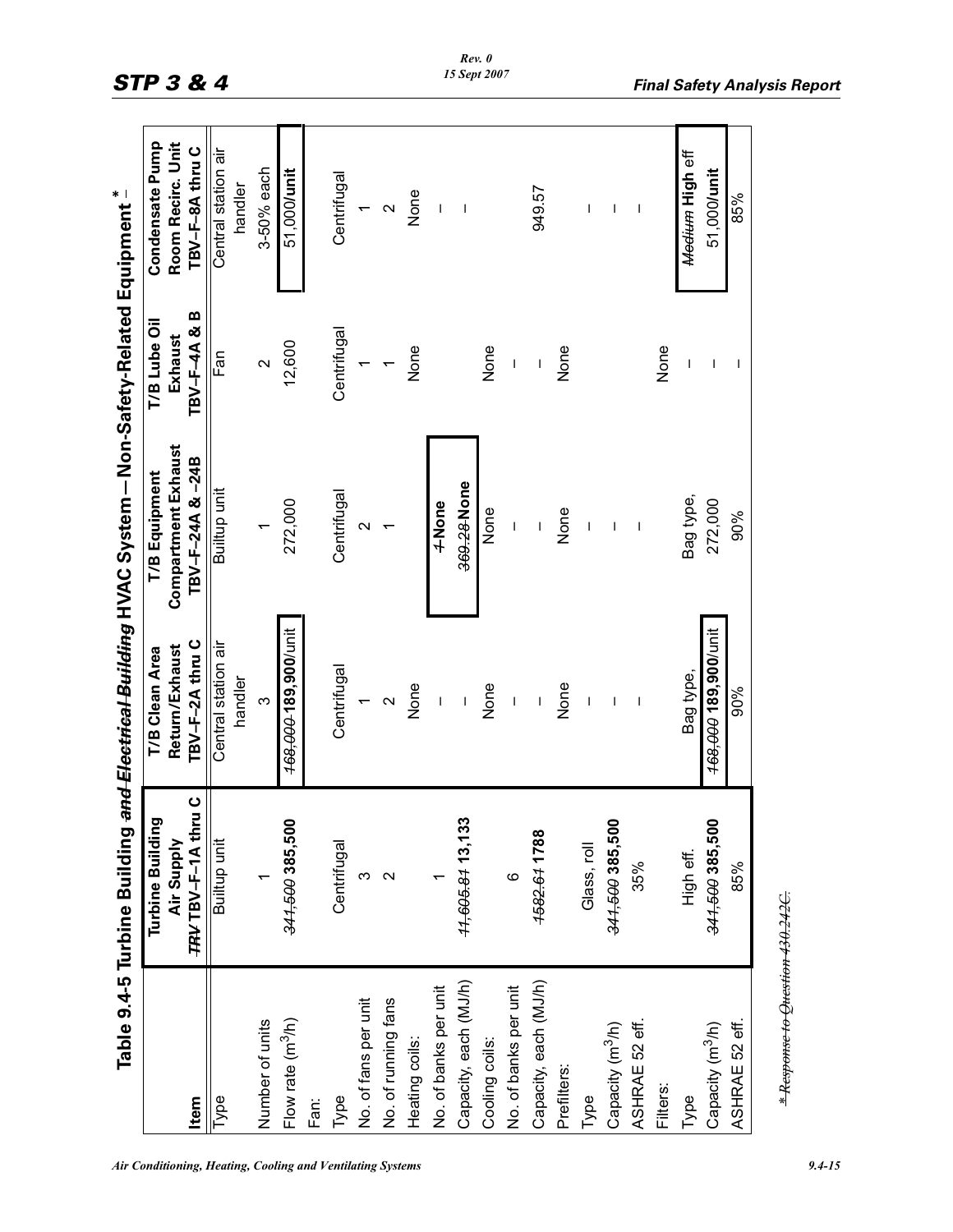|                                    |                                                                      | Table 9.4-5a Turbine Building <del>and Electrical Building</del> HVAC System – Non-Safety-Related Equipment (Continued) |                                                                           |                                                                                 |                                                                                      |
|------------------------------------|----------------------------------------------------------------------|-------------------------------------------------------------------------------------------------------------------------|---------------------------------------------------------------------------|---------------------------------------------------------------------------------|--------------------------------------------------------------------------------------|
| <b>Item</b>                        | Heater Drain/RFP<br>TBV-F-9A thru C<br>Pump P14-Room<br>Recirc. Unit | <b>Condensate Booster</b><br>Pump P4B Room<br>TBV-F-9D thru F<br>Heater Drain<br>Recirc. Unit                           | Filter Pump Recire.<br>TBV-F-10A thru C<br>and Valve Room<br>Recirc. Unit | Room Recirc. Unit<br>TBV-F-12A thru C<br><b>Pump and Valve</b><br>Demineralizer | TBV-F-13A thru C<br>Supply Room<br><b>Reactor Feed</b><br>Pump Power<br>Recirc. Unit |
| Type                               | Central station air<br>handler                                       | Central station air<br>handler                                                                                          | Central station air<br>handler                                            | Central station air<br>handler                                                  | Central station air<br>handler                                                       |
| Number of units                    | 3-50% each                                                           | 3-50% each                                                                                                              | 3-50% each                                                                | 3-50% each                                                                      | 3-50% each                                                                           |
| Flow rate (m <sup>3</sup> /h)/unit | 11,900 42,400                                                        | 11,900 5,100                                                                                                            | 5,200                                                                     | 8,700 18,000                                                                    | 1,825                                                                                |
| Fan:                               |                                                                      |                                                                                                                         |                                                                           |                                                                                 |                                                                                      |
| Type                               | Centrifugal                                                          | Centrifugal                                                                                                             | Centrifugal                                                               | Centrifugal                                                                     | Centrifugal                                                                          |
| No. of fans per unit               |                                                                      |                                                                                                                         |                                                                           |                                                                                 |                                                                                      |
| No. of running fans                | $\scriptstyle\mathtt{N}$                                             | $\mathbf 2$                                                                                                             | $\mathbf 2$                                                               | $\mathbf{\Omega}$                                                               | $\mathbf{\Omega}$                                                                    |
| Heating coils:                     | None:                                                                | None:                                                                                                                   | None:                                                                     | None:                                                                           | None                                                                                 |
| No. of banks per unit              | $\overline{\phantom{a}}$                                             | $\overline{\phantom{a}}$                                                                                                | $\overline{\phantom{a}}$                                                  | $\overline{\phantom{a}}$                                                        | I                                                                                    |
| Capacity, each (MJ/h)              | $\overline{1}$                                                       | $\overline{\phantom{a}}$                                                                                                | $\overline{\phantom{a}}$                                                  | $\overline{\phantom{a}}$                                                        | $\overline{\phantom{a}}$                                                             |
| Cooling coils:                     |                                                                      |                                                                                                                         |                                                                           |                                                                                 |                                                                                      |
| Capacity, each (MJ/h)              | 221.57796.0                                                          | 221.57 94.50                                                                                                            | 97.13                                                                     | 335.36                                                                          | 34.33                                                                                |
| Filters:                           |                                                                      |                                                                                                                         |                                                                           |                                                                                 |                                                                                      |
| Type                               | Medium High eff                                                      | <del>Medium</del> High eff                                                                                              | Medium High eff                                                           | Medium High eff                                                                 | <del>Medium</del> High eff                                                           |
| Capacity (m <sup>3</sup> /h)/unit  | 11,900 42,400                                                        | 44,900 5,100                                                                                                            | 5,200                                                                     | 8,700 18,000                                                                    | 1,825                                                                                |
| ASHRAE 52 eff.                     | 85%                                                                  | 85%                                                                                                                     | 85%                                                                       | 85%                                                                             | 85%                                                                                  |
|                                    |                                                                      |                                                                                                                         |                                                                           |                                                                                 |                                                                                      |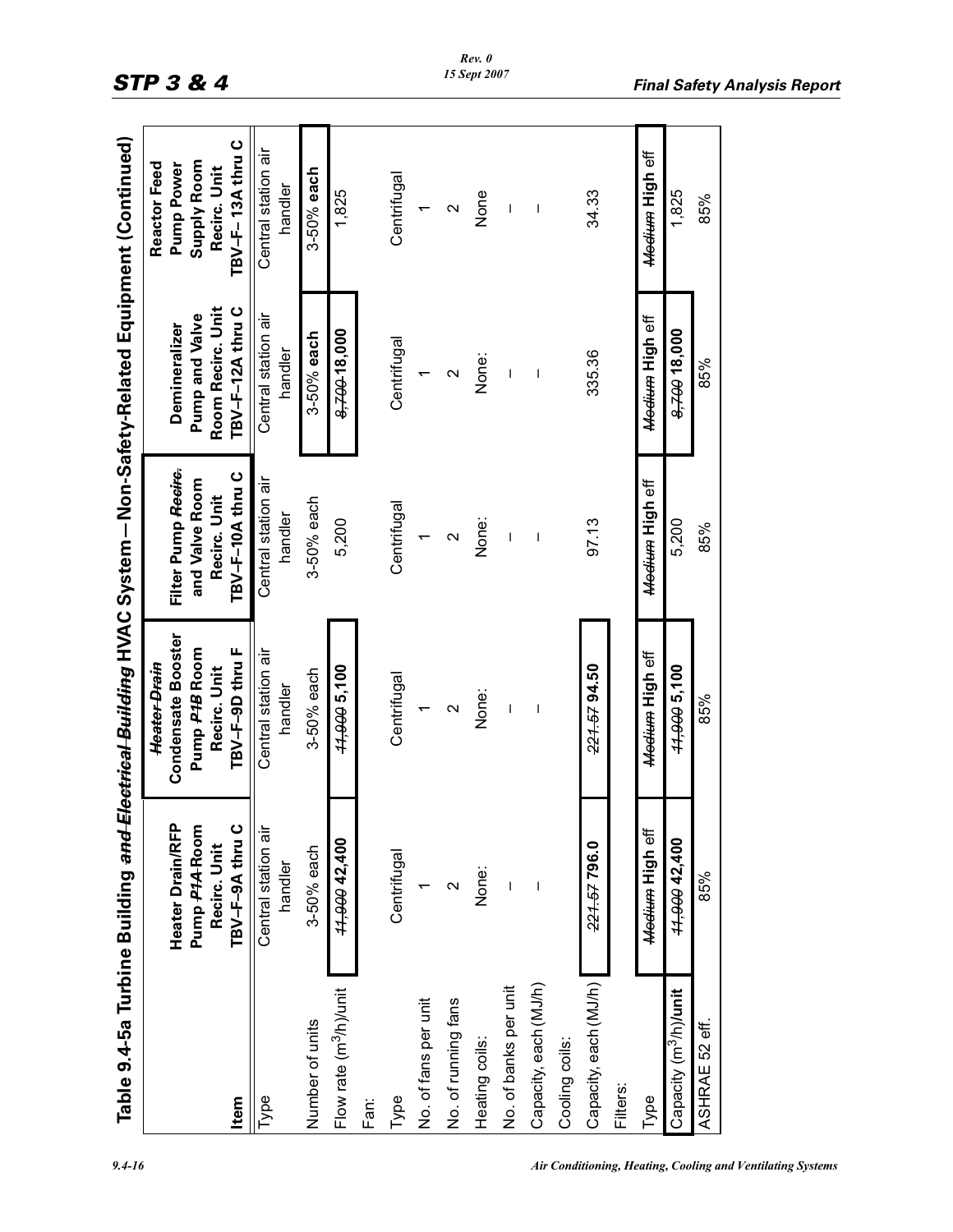|                                    |                                                                                    |                                                                                   | Table 9.4-5b Turbine Building <del>and Electrical Building</del> HVAC System – Non-Safety-Related Equipment (Continued) |                                                                                                                                                                                                                                                                                                                                                                                  |                                                                        |
|------------------------------------|------------------------------------------------------------------------------------|-----------------------------------------------------------------------------------|-------------------------------------------------------------------------------------------------------------------------|----------------------------------------------------------------------------------------------------------------------------------------------------------------------------------------------------------------------------------------------------------------------------------------------------------------------------------------------------------------------------------|------------------------------------------------------------------------|
| <b>Items</b>                       | <b>Recirculation Unit</b><br>TBV-F-14A thru C<br>Exchanger Area<br><b>TCW Heat</b> | <b>Recirculation Unit</b><br>Condenser Compt.<br>TBV-F-15A thru C<br>Room Level 2 | Recombiner Room<br><b>Recirculation Unit</b><br>TBV-F-17A thru C<br>SJAE A and                                          | <b>Recombiner Room</b><br><b>Recirculation Unit</b><br>TBV-F-17D thru F<br>SJAE B and                                                                                                                                                                                                                                                                                            | <b>Recirculation Unit</b><br>TBV-F-18A thru C<br>Demineralizer<br>Room |
| Type                               | Central station                                                                    | Central station                                                                   | Central station                                                                                                         | Central station                                                                                                                                                                                                                                                                                                                                                                  | Central station                                                        |
|                                    | air handler                                                                        | air handler                                                                       | air handler                                                                                                             | air handler                                                                                                                                                                                                                                                                                                                                                                      | air handler                                                            |
| Number of units                    | 3-50% each                                                                         | 3-50% each                                                                        | 3-50% each                                                                                                              | 3-50% each                                                                                                                                                                                                                                                                                                                                                                       | 3-50% each                                                             |
| Flow rate (m <sup>3</sup> /h)/unit | 8,200                                                                              | 24,300                                                                            | 22,100                                                                                                                  | 22,100                                                                                                                                                                                                                                                                                                                                                                           | 2,635                                                                  |
| Fan:                               |                                                                                    |                                                                                   |                                                                                                                         |                                                                                                                                                                                                                                                                                                                                                                                  |                                                                        |
| Type                               | Centrifugal                                                                        | Centrifugal                                                                       | Centrifugal                                                                                                             | Centrifugal                                                                                                                                                                                                                                                                                                                                                                      | Centrifugal                                                            |
| No. of fans per unit               |                                                                                    | $\overline{ }$                                                                    |                                                                                                                         |                                                                                                                                                                                                                                                                                                                                                                                  |                                                                        |
| No. of running fans                | $\mathbf{\Omega}$                                                                  | Ν                                                                                 | $\mathbf{\sim}$                                                                                                         | $\mathbf{\Omega}$                                                                                                                                                                                                                                                                                                                                                                | $\mathbf{\sim}$                                                        |
| Heating coils:                     | None                                                                               | None                                                                              | None                                                                                                                    | None                                                                                                                                                                                                                                                                                                                                                                             | None                                                                   |
| No. of banks per unit              | $\overline{1}$                                                                     | $\overline{\phantom{a}}$                                                          | $\overline{\phantom{a}}$                                                                                                | $\begin{array}{c} \rule{0pt}{2.5ex} \rule{0pt}{2.5ex} \rule{0pt}{2.5ex} \rule{0pt}{2.5ex} \rule{0pt}{2.5ex} \rule{0pt}{2.5ex} \rule{0pt}{2.5ex} \rule{0pt}{2.5ex} \rule{0pt}{2.5ex} \rule{0pt}{2.5ex} \rule{0pt}{2.5ex} \rule{0pt}{2.5ex} \rule{0pt}{2.5ex} \rule{0pt}{2.5ex} \rule{0pt}{2.5ex} \rule{0pt}{2.5ex} \rule{0pt}{2.5ex} \rule{0pt}{2.5ex} \rule{0pt}{2.5ex} \rule{0$ | T                                                                      |
| Capacity, each (MJ/h)              | $\overline{\phantom{a}}$                                                           | $\overline{\phantom{a}}$                                                          | $\overline{\phantom{a}}$                                                                                                | $\overline{1}$                                                                                                                                                                                                                                                                                                                                                                   | $\overline{\phantom{a}}$                                               |
| Cooling coils:                     |                                                                                    |                                                                                   |                                                                                                                         |                                                                                                                                                                                                                                                                                                                                                                                  |                                                                        |
| Capacity, each (MJ/h)              | 154.07                                                                             | 454.69                                                                            | 417.84                                                                                                                  | 417.84                                                                                                                                                                                                                                                                                                                                                                           | 48.99                                                                  |
| Filters:                           |                                                                                    |                                                                                   |                                                                                                                         |                                                                                                                                                                                                                                                                                                                                                                                  |                                                                        |
| Type                               | Medium High eff                                                                    | Medium High eff                                                                   | Medium High eff                                                                                                         | Medium High eff                                                                                                                                                                                                                                                                                                                                                                  | Medium High eff                                                        |
| Capacity (m <sup>3</sup> /h)/unit  | 8,200                                                                              | 24,300                                                                            | 22,100                                                                                                                  | 22,100                                                                                                                                                                                                                                                                                                                                                                           | 2,635                                                                  |
| ASHRAE 52 eff.                     | 85%                                                                                | 85%                                                                               | 85%                                                                                                                     | 85%                                                                                                                                                                                                                                                                                                                                                                              | 85%                                                                    |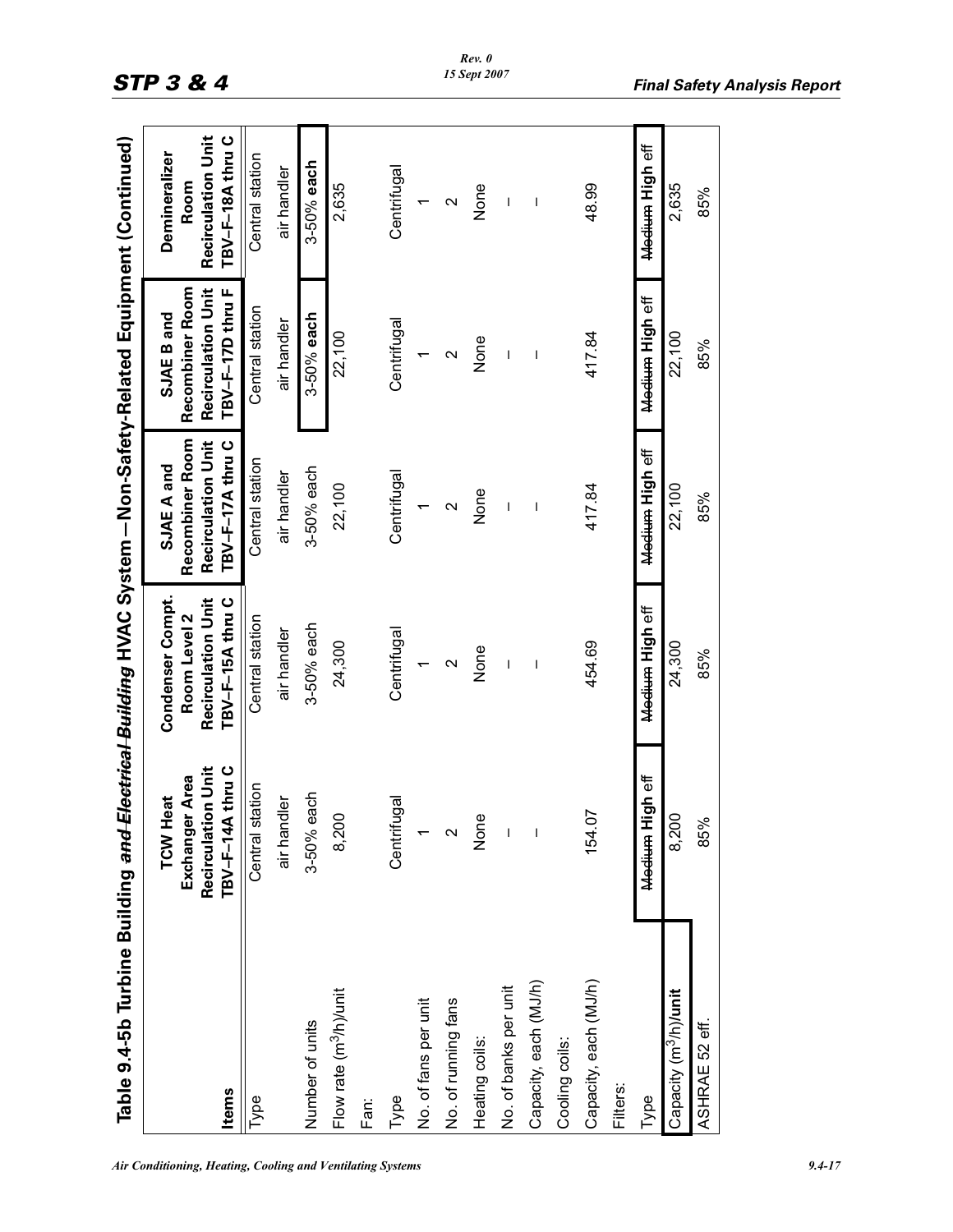|                                   | Table 9.4-5c Turbine Building <del>and Electrical Building</del> HVAC System – Non-Safety-Related Equipment (Continued) |                           |                           |                     |
|-----------------------------------|-------------------------------------------------------------------------------------------------------------------------|---------------------------|---------------------------|---------------------|
|                                   | Condenser Compt.                                                                                                        | <b>TCW Pump Area</b>      | <b>Turbine Area</b>       | Steam to Hot Water  |
| Item                              | Room Level 3 Recir. Unit                                                                                                | <b>Recirculation Unit</b> | <b>Recirculation Unit</b> | Heat Exchanger Area |
|                                   | TRV-F-19A thru C                                                                                                        | TRV-TBV-F-20A thru C      | TRVTBV-F-21A thru C       | TBV-E-01A& 1B       |
| Type                              | Central station                                                                                                         | Central station           | Central station           | Heat exchanger      |
|                                   | air handler                                                                                                             | air handler               | air handler               |                     |
| Number of units                   | 3-50% each                                                                                                              | 3-50% each                | 3-50% each                | 2-100% each         |
| Flow rate $(m^3/h)/$ unit         | 23,800                                                                                                                  | 11,900                    | 28,900                    |                     |
| Fan:                              |                                                                                                                         |                           |                           |                     |
| Type                              | Centrifugal                                                                                                             | Centrifugal               | Centrifugal               | T                   |
| No. of fans per unit              |                                                                                                                         | $\overline{\phantom{0}}$  |                           | T                   |
| No. of running fans               | $\mathbf{\Omega}$                                                                                                       | $\mathbf{\Omega}$         | $\mathbf{\Omega}$         | ı                   |
| Heating coils:                    | None                                                                                                                    | None                      | None                      | -1                  |
| No. of banks per unit             | $\overline{\phantom{a}}$                                                                                                | $\overline{\phantom{a}}$  | I                         | 1                   |
| Capacity, each (MJ/h)             | $\overline{1}$                                                                                                          | $\overline{\phantom{a}}$  | $\overline{\phantom{a}}$  | I                   |
| Cooling coils:                    |                                                                                                                         |                           |                           |                     |
| Capacity, each (MJ/h)             | 444.22                                                                                                                  | 221.48                    | 542.19                    | I                   |
| Filters:                          |                                                                                                                         |                           |                           |                     |
| Type                              | Medium High eff                                                                                                         | Medium High eff           | Medium High eff           | T                   |
| Capacity (m <sup>3</sup> /h)/unit | 23,800                                                                                                                  | 11,800 11,900             | 28,900                    | T                   |
| ASHRAE 52 eff.                    | 85%                                                                                                                     | 85%                       | 85%                       | $\mathsf{l}$        |
| Heat Exchanger:                   |                                                                                                                         |                           |                           |                     |
| Type                              |                                                                                                                         |                           |                           | Shell and Tube      |
| Capacity (MJ/h)                   |                                                                                                                         |                           |                           | 22,156.55           |
|                                   |                                                                                                                         |                           |                           |                     |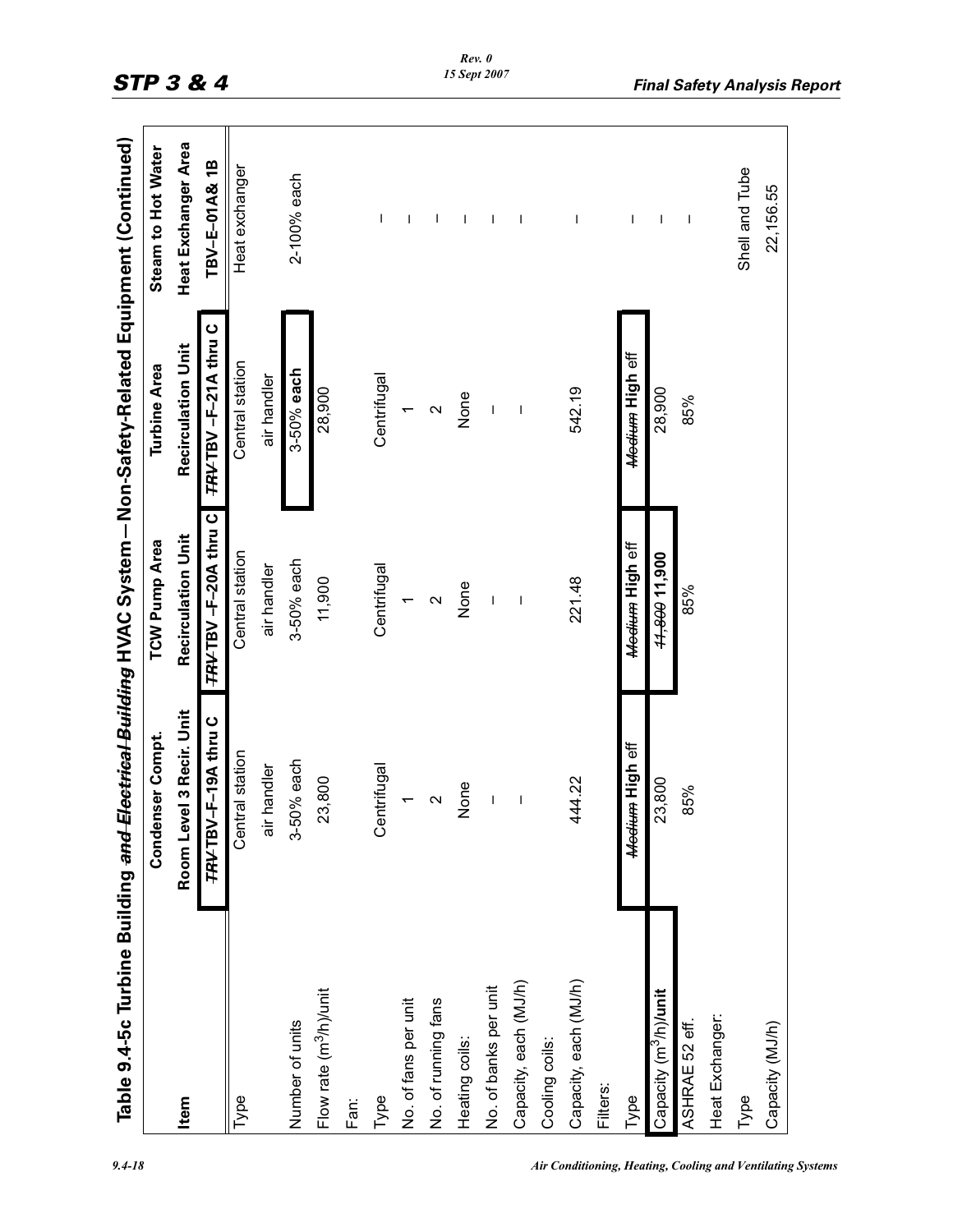| ı                              |
|--------------------------------|
|                                |
|                                |
|                                |
|                                |
|                                |
|                                |
|                                |
|                                |
|                                |
|                                |
|                                |
|                                |
|                                |
|                                |
|                                |
|                                |
|                                |
|                                |
|                                |
| $\mathbf$                      |
|                                |
|                                |
|                                |
| I                              |
|                                |
|                                |
|                                |
|                                |
|                                |
|                                |
| ì                              |
|                                |
|                                |
|                                |
|                                |
|                                |
|                                |
|                                |
|                                |
|                                |
|                                |
|                                |
|                                |
|                                |
| l                              |
|                                |
| )                              |
| E                              |
|                                |
| l                              |
| j<br>٠                         |
| m<br>ı                         |
| l<br>¢                         |
| í<br>ׇ֓֕֜                      |
| Í                              |
| ŀ<br>j                         |
| Ï                              |
| l                              |
| 1                              |
| ņ<br>l                         |
| ₹<br>J<br>ŗ                    |
| თ                              |
| ¢                              |
|                                |
| ż<br>$\overline{\mathfrak{a}}$ |

| Item                               | Equipment Areas<br>HVAC Supply Air<br>TBV-F-3A & 3B<br>Electrical<br>Unit | Equipment Areas<br>TBV-F-6A & 6B<br><b>HVAC Exhaust</b><br>Electrical<br>Air Unit | TBV-F-16A & 16B<br>Electrical Room<br>Recirculation<br>#1 (EI. 12300<br>mm<br>j<br>Jnit | TBV-F-22A & 22B<br>Electrical Room<br>Recirculation<br>#2 (EI. 12300<br>Jnit<br>$\overline{mn}$ | TBV-F-23A & 23B<br>Electrical Room<br>Recirculation<br>#3 (EI. 20300<br>Jnit<br>$\mathsf{mm}$ | Air Compressor<br>TBV-F-5A & 5B<br>Recirculation<br>Room<br><b>Jnit</b> |
|------------------------------------|---------------------------------------------------------------------------|-----------------------------------------------------------------------------------|-----------------------------------------------------------------------------------------|-------------------------------------------------------------------------------------------------|-----------------------------------------------------------------------------------------------|-------------------------------------------------------------------------|
| Type                               | Central station                                                           | Central station                                                                   | Central station                                                                         | Central station                                                                                 | Central station                                                                               | Central station                                                         |
|                                    | air handler                                                               | air handler                                                                       | air handler                                                                             | air handler                                                                                     | air handler                                                                                   | air handler                                                             |
| Number of units                    | 2-100% each                                                               | 2-100% each                                                                       | 2-100% each                                                                             | 2-100% each                                                                                     | 2-100% each                                                                                   | 2-100% each                                                             |
| Flow rate (m <sup>3</sup> /h)/unit | 28,900                                                                    | 20,300                                                                            | 135,800                                                                                 | 15,200                                                                                          | 570,500                                                                                       | 284,200                                                                 |
| Fan:                               |                                                                           |                                                                                   |                                                                                         |                                                                                                 |                                                                                               |                                                                         |
| Type                               | Centrifugal                                                               | Centrifugal                                                                       | Centrifugal                                                                             | Centrifugal                                                                                     | Centrifugal                                                                                   | Centrifugal                                                             |
| No. of fans per unit               |                                                                           |                                                                                   |                                                                                         |                                                                                                 |                                                                                               |                                                                         |
| No. of running fans                |                                                                           |                                                                                   |                                                                                         |                                                                                                 |                                                                                               |                                                                         |
| Heating Coils:                     | None                                                                      | None                                                                              | None                                                                                    | None                                                                                            | None                                                                                          | <b>None</b>                                                             |
| No. of banks per unit              | ï                                                                         |                                                                                   |                                                                                         |                                                                                                 |                                                                                               | I.                                                                      |
| Capacity, each (MJ/h)              |                                                                           |                                                                                   |                                                                                         |                                                                                                 |                                                                                               | ×,                                                                      |
| Cooling coils:                     |                                                                           |                                                                                   |                                                                                         |                                                                                                 |                                                                                               |                                                                         |
| Capacity, each (MJ/h)              | 580.0                                                                     |                                                                                   | 2550.0                                                                                  | 285.0                                                                                           | 10,716.0                                                                                      | 485.00                                                                  |
| Filter:                            |                                                                           |                                                                                   |                                                                                         |                                                                                                 |                                                                                               |                                                                         |
| Туре                               | Low eff                                                                   |                                                                                   | High eff                                                                                | High eff                                                                                        | High eff                                                                                      | High eff                                                                |
| Capacity (m <sup>3</sup> /h)/unit  | 28,900                                                                    |                                                                                   | 135,800                                                                                 | 15,200                                                                                          | 570,500                                                                                       | 284,200/unit                                                            |
| ASHRAE 52 efficiency               | 35%                                                                       |                                                                                   | 85%                                                                                     | 85%                                                                                             | 85%                                                                                           | 85%                                                                     |
|                                    |                                                                           |                                                                                   |                                                                                         |                                                                                                 |                                                                                               |                                                                         |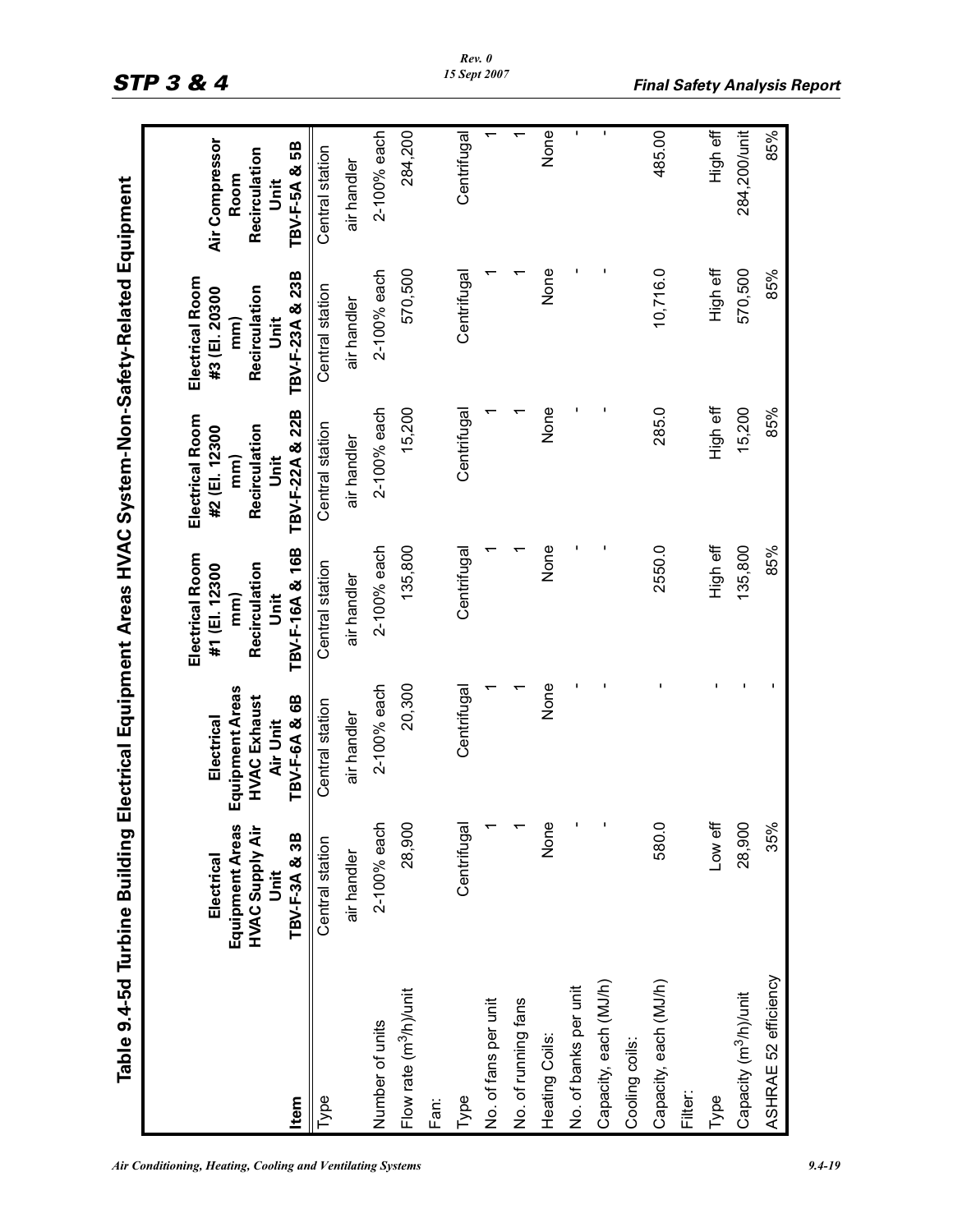| <b>Equipment Name</b>                        | <b>Radwaste Building Control Room Air</b><br><b>Conditioning Unit</b> |
|----------------------------------------------|-----------------------------------------------------------------------|
| <b>Equipment ID Number</b>                   | ACU 001A, ACU 001B                                                    |
| Number of Units                              | 2                                                                     |
| Air Flow Capacity, m <sup>3</sup> /h         | 12.750                                                                |
| Supply Air Fan Number per Unit               | $1 \times 100\%$                                                      |
| Supply Air Fan Motor kW                      | 11.2                                                                  |
| Cooling Coil Capacity, Mj/h                  | 304                                                                   |
| Heating Coil Heating Capacity, MJ/h          | 151.6                                                                 |
| Pre-Filters Type                             | Disposable                                                            |
| Final-Filter Efficiency - NBS Dust Spot Test | 60%                                                                   |

# **Table 9.4-6a Radwaste Building Control Room Air Conditioning Unit**

# **Table 9.4-6b Electrical and HVAC Equipment Room Air Conditioning Unit**

| <b>Equipment Name</b>                        | <b>Electrical and HVAC Equipment Room Air</b><br><b>Conditioning Unit</b> |
|----------------------------------------------|---------------------------------------------------------------------------|
| <b>Equipment ID Number</b>                   | <b>ACU 002</b>                                                            |
| Number of Units                              | 1                                                                         |
| Air Flow Capacity, m <sup>3</sup> /h         | 26,000                                                                    |
| Supply Air Fan Number per Unit               | $2 \times 100\%$                                                          |
| Supply Air Fan Motor kW                      | 22.38                                                                     |
| Cooling Coil Capacity, MJ/h                  | 830                                                                       |
| <b>Pre-Filters Type</b>                      | Disposable                                                                |
| Final-Filter Efficiency - NBS Dust Spot Test | 60%                                                                       |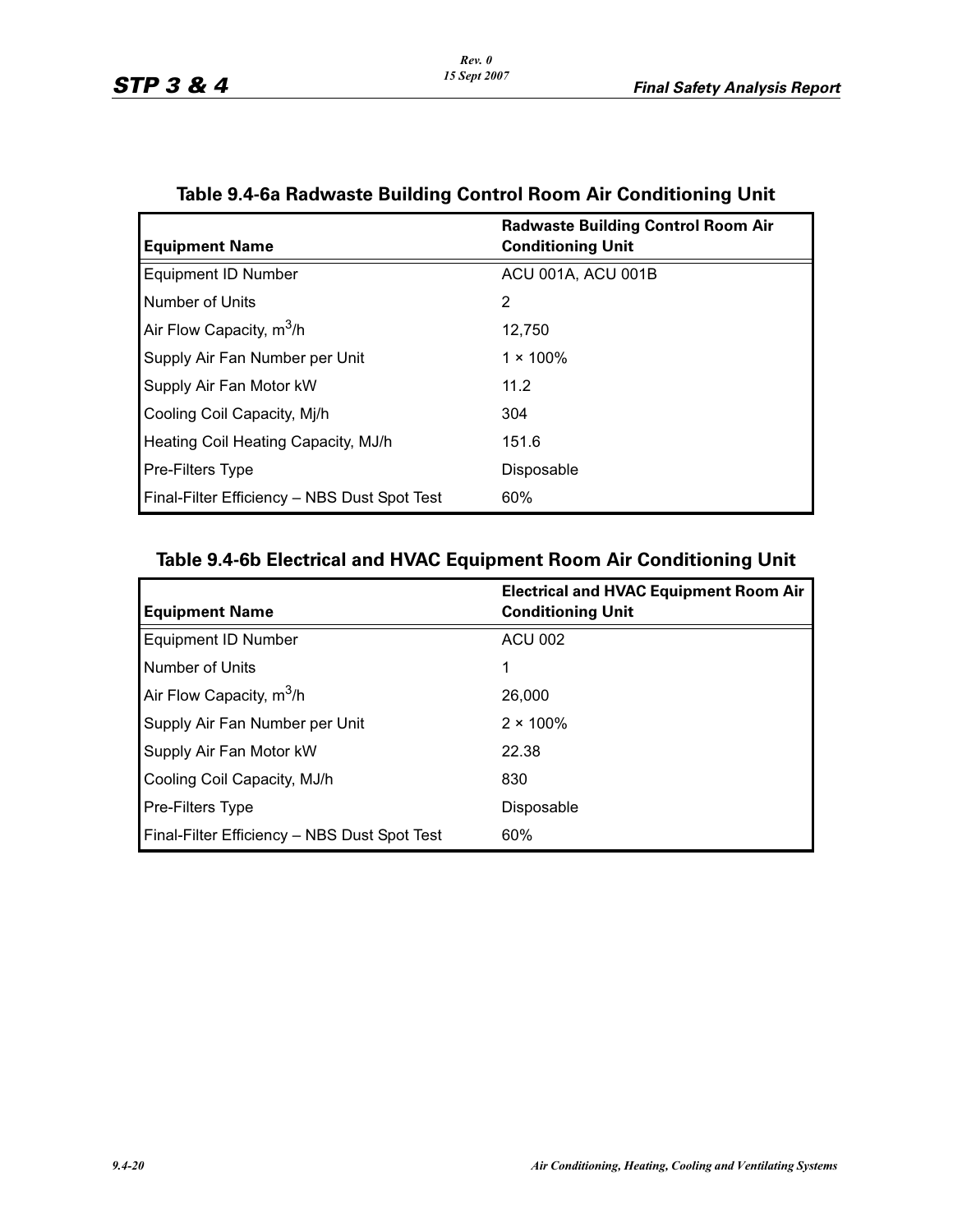|                                              | <b>Radwaste Process Areas Air Conditioning</b> |
|----------------------------------------------|------------------------------------------------|
| <b>Equipment Name</b>                        | Unit                                           |
| <b>Equipment ID Number</b>                   | <b>ACU 003</b>                                 |
| Number of Units                              |                                                |
| Air Flow Capacity, $m^3/h$ )                 | 71.560                                         |
| Supply Air Fan Number per Unit               | $2 \times 100\%$                               |
| Supply Air Fan Motor, kW                     | 56                                             |
| Cooling Coil Capacity, MJ/h                  | 2704                                           |
| Heating Coil Heating Capacity, MJ/h          | 1318                                           |
| <b>Pre-Filters Type</b>                      | Disposable                                     |
| Final-Filter Efficiency - NBS Dust Spot Test | 60%                                            |

## **Table 9.4-6c Radwaste Process Areas Air Conditioning Unit**

## **Table 9.4-6d HVAC Equipment Room Unit Heaters**

| <b>Equipment Name</b>       | <b>HVAC Equipment Room Unit Heaters</b> |  |  |
|-----------------------------|-----------------------------------------|--|--|
| <b>Tag Number</b>           | EUH 1, EUH 2, EUH 3                     |  |  |
| <b>Quantity</b>             | 3                                       |  |  |
| <b>Type</b>                 | Electric                                |  |  |
| Total Heating Capacity (kW) | 15                                      |  |  |

# **Table 9.4-6e Air Filtration Equipment Room Unit Heaters**

|                             | <b>Air Filtration Equipment Room Unit</b> |  |
|-----------------------------|-------------------------------------------|--|
| <b>Equipment Name</b>       | <b>Heaters</b>                            |  |
| <b>Tag Number</b>           | EUH <sub>4</sub>                          |  |
| Quantity                    |                                           |  |
| <b>Type</b>                 | Electric                                  |  |
| Total Heating Capacity (kW) | 5                                         |  |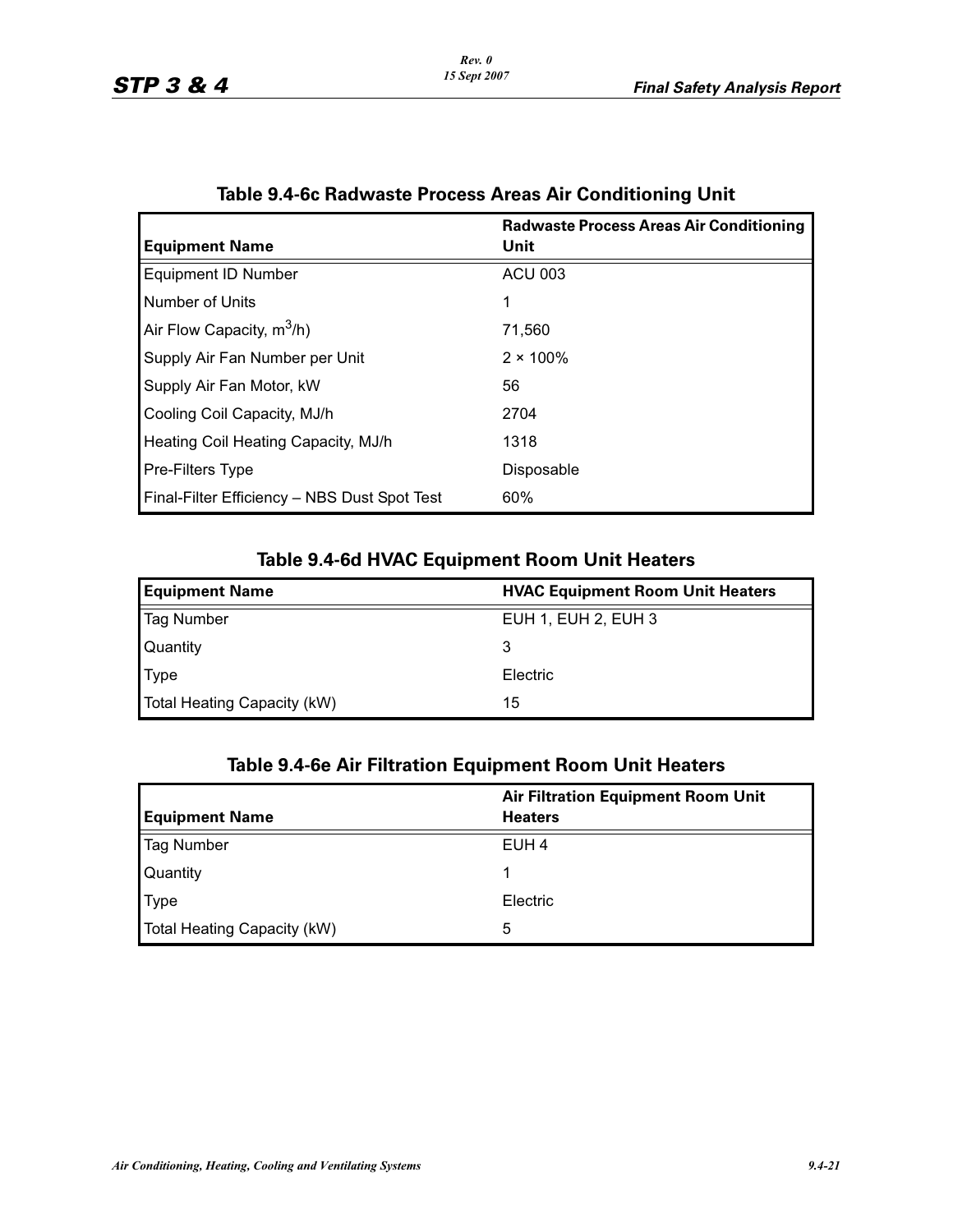| Table 9.4-of Building Entrance Area Duct Heater                    |          |  |  |  |
|--------------------------------------------------------------------|----------|--|--|--|
| <b>Equipment Name</b><br><b>Building Entrance Area Duct Heater</b> |          |  |  |  |
| Tag Number                                                         | DH-001   |  |  |  |
| Quantity                                                           |          |  |  |  |
| <b>Type</b>                                                        | Electric |  |  |  |
| Total Heating Capacity (kW)                                        | 36       |  |  |  |

# **Table 9.4-6f Building Entrance Area Duct Heater**

## **Table 9.4-6g Building Entrance Area Cabinet Heater**

| <b>Equipment Name</b>       | <b>Building Entrance Area Cabinet Heaters</b> |  |  |
|-----------------------------|-----------------------------------------------|--|--|
| <b>Tag Number</b>           | CUH-1                                         |  |  |
| Quantity                    |                                               |  |  |
| Type                        | Electric                                      |  |  |
| Total Heating Capacity (kW) | 18                                            |  |  |

## **Table 9.4-6h Radwaste Process Area Unit Heaters**

| <b>Equipment Name</b>       | <b>Radwaste Process Area Unit Heaters</b>    |
|-----------------------------|----------------------------------------------|
| <b>Tag Number</b>           | EUH 5, EUH 6, EUH 7, EUH 8, EUH 9, EUH<br>10 |
| Quantity                    | 6                                            |
| $\blacksquare$ Type         | Electric                                     |
| Total Heating Capacity (kW) | 50                                           |

## **Table 9.4-6i Tank and Pump Area Unit Heaters**

| <b>Equipment Name</b>       | <b>Tank and Pump Area Unit Heaters</b> |  |  |
|-----------------------------|----------------------------------------|--|--|
| <b>Tag Number</b>           | EUH 11, EUH 12, EUH 13, EUH 14         |  |  |
| Quantity                    | 4                                      |  |  |
| Type                        | Electric                               |  |  |
| Total Heating Capacity (kW) | 25                                     |  |  |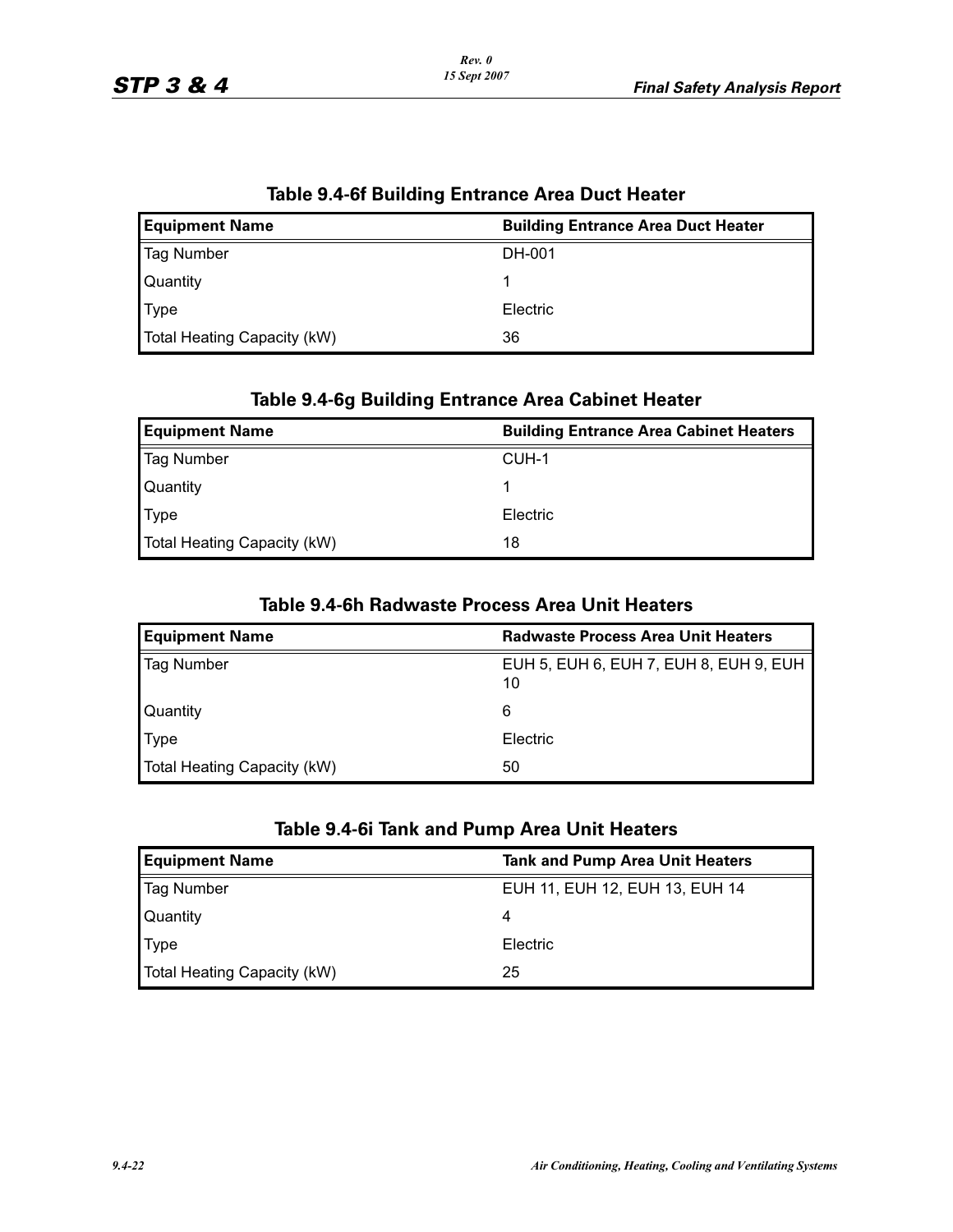| <u>ומאוס ראן די סיווייט וויסטווי שוויטג ו</u> |                                     |  |  |
|-----------------------------------------------|-------------------------------------|--|--|
| <b>Equipment Name</b>                         | <b>Control Room Smoke Purge Fan</b> |  |  |
| Equipment ID Number                           | <b>FAN 001</b>                      |  |  |
| Number of Units                               | $1 \times 100\%$                    |  |  |
| Fan Flow, $m^3/h$                             | 12.750                              |  |  |
| Fan Motor, kW                                 | 2.24                                |  |  |

## **Table 9.4-6j Control Room Smoke Purge Fan**

## **Table 9.4-6k Electrical and HVAC Equipment Rooms Return Air Fans**

| <b>Equipment Name</b> | <b>Electrical and HVAC Equipment Rooms</b><br><b>Return Air Fans</b>                    |  |
|-----------------------|-----------------------------------------------------------------------------------------|--|
| Equipment ID Number   | FAN 002A, FAN 002B                                                                      |  |
| Number of Units       | $2 \times 100\%$                                                                        |  |
| Service               | Electrical and HVAC Equipment Rooms<br>HVAC System (recirculation and smoke<br>exhaust) |  |
| Fan Flow, $m^3/h$ )   | 17,750                                                                                  |  |
| Fan Motor, kW         | 5.6                                                                                     |  |

## **Table 9.4-6l Radwaste Process Areas Exhaust Air Fans**

| <b>Equipment Name</b> | <b>Radwaste Process Areas Exhaust Air Fans</b> |
|-----------------------|------------------------------------------------|
| Equipment ID Number   | FAN 003A, FAN 003B, FAN 003C                   |
| Number of Units       | $3 \times 50\%$                                |
| Fan Flow, $m^3/h$     | 45.050                                         |
| Fan Motor, kW         | 56                                             |

# **Table 9.4-6m Radwaste Process Areas Air Exhaust Filtration Units**

| <b>Equipment Name</b>                            | <b>Radwaste Process Areas Air Exhaust</b><br><b>Filtration Units</b> |
|--------------------------------------------------|----------------------------------------------------------------------|
| <b>Equipment ID Number</b>                       | FLT 001A, FLT 001B, FLT 001C                                         |
| Number of Units                                  | З                                                                    |
| Unit Air-Flow, $m^3/h$                           | 45.040                                                               |
| HEPA Filter Efficiency, on 0.30 micron particles | $99.9\%$                                                             |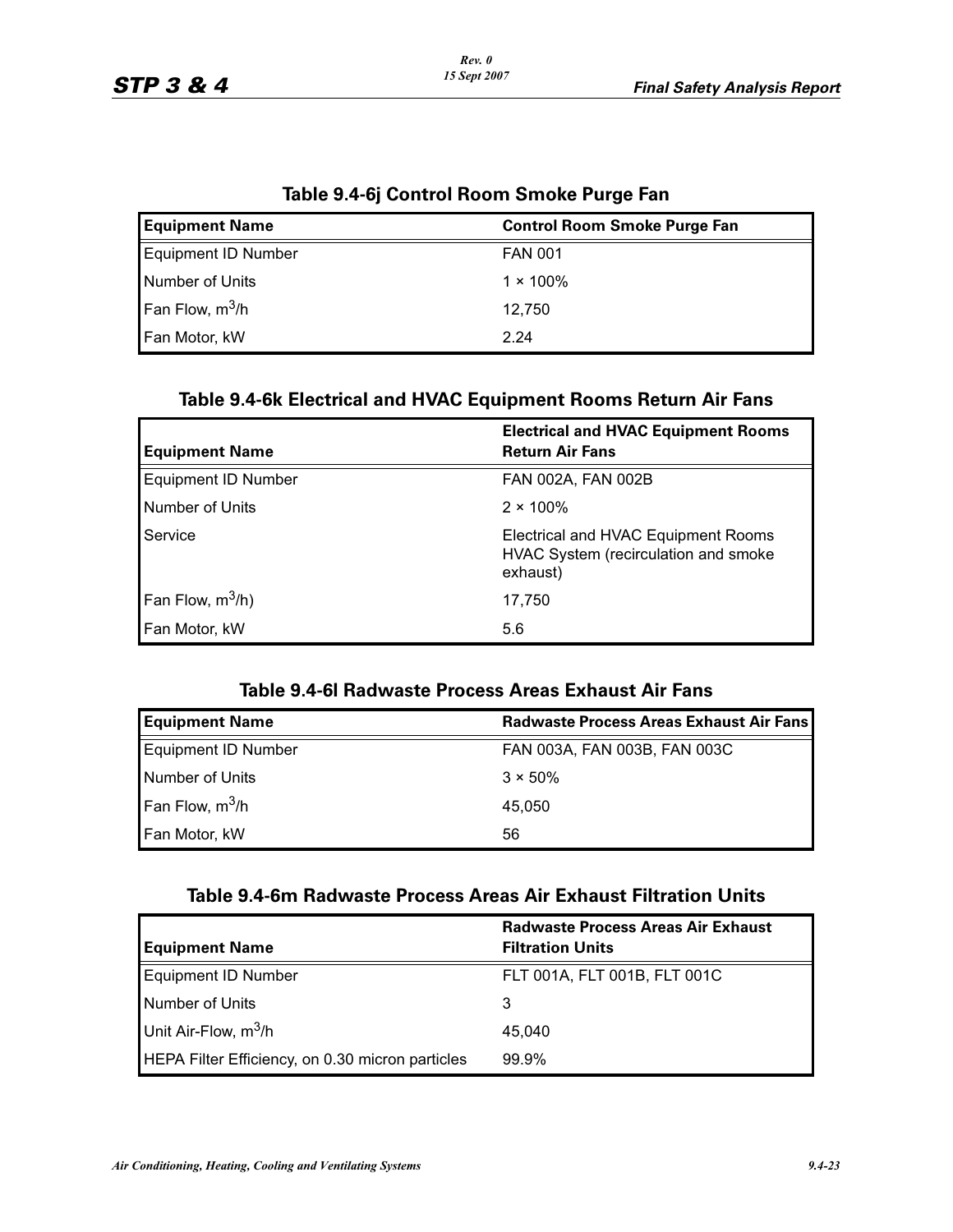## **Table 9.4-7a Service Building HVAC System Component Descriptions Non-Safety Related Heating/Cooling Coils**

| <b>Heating/Cooling Coils</b>                         | <b>Quantity</b> | Cooling<br>(MJ/h) | <b>Heating</b><br>(MJ/h) |
|------------------------------------------------------|-----------------|-------------------|--------------------------|
| Service Building Air<br><b>Conditioning Unit</b>     |                 | 1.688             | 640                      |
| Service Building Emergency<br><b>Filtration Unit</b> |                 | No Coil Required  | 36                       |

## **Table 9.4-7b Service Building HVAC System Component Descriptions Non-Safety Related Fans**

| Fans                                  | <b>Quantity</b> | Capacity $(m^3/h)$<br>(each) | <b>Rated Power (KW)</b><br>(each) |
|---------------------------------------|-----------------|------------------------------|-----------------------------------|
| S/B Air Conditioning Unit Supply Fans | 2               | 27,600                       | 22.5                              |
| S/B Clean Area Exhaust Fans           |                 | 1.200                        | 1.2                               |
| S/B Controlled Area Exhaust Fans      | 2               | 11.900                       | 5.6                               |
| S/B Emergency Filtration Unit Fans    | 2               | 2,650                        | 3.75                              |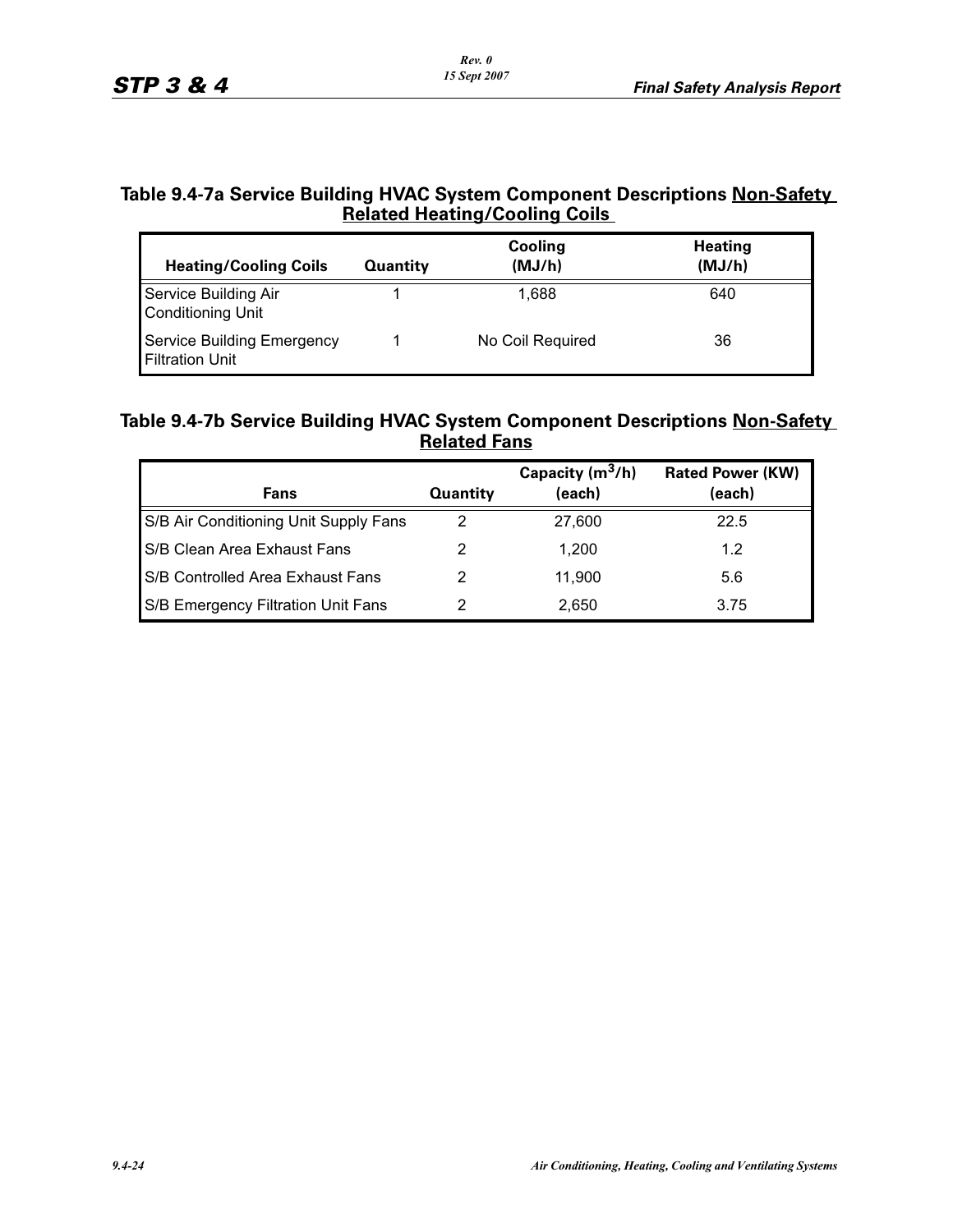

## **Figure 9.4-2c Electrical Building HVAC System Diagram Turbine Building Electrical Equipment Areas (EEA) HVAC System Diagram**